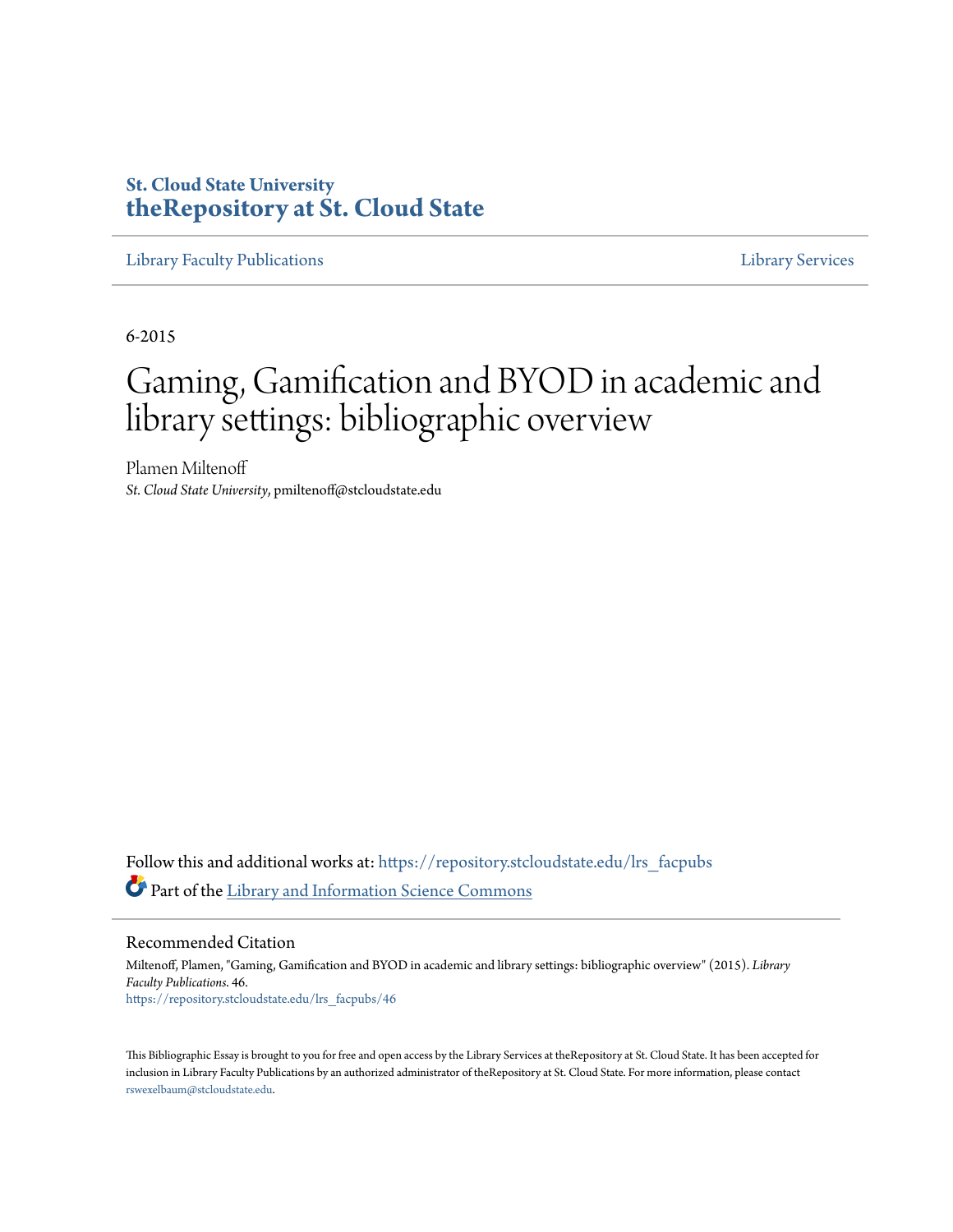## **Gaming, Gamification and BYOD in academic and library settings:**

#### **bibliographic overview**

#### *Keywords:*

gaming, gamification, game-based learning, GBL, serious games, Bring Your Own Device, BYOD, mobile devices, Millennials, Generation Y, Generation Z, academic libraries, education, assessment, badges, leaderboards

#### *Introduction*

Lev Vygotsky's "Zone of proximal development" and his *Sociocultural Theory* opened new opportunities for interpretations of the learning process. Vygotsky's ideas overlapped Jean Piaget's and Erik Erickson's assertions that cooperative learning, added to experimental learning, enhances the learning process. Peer interaction, according to them, is quintessential in accelerating the learning process (Piaget, 1970; Erickson, 1977; Vygotsky, 1978). Robert Gagné, B.F. Skinner, Albert Bandura, and others contributed and constructivism established itself as a valid theory in learning. Further, an excellent chapter of social learning theories is presented by Anderson, & Dron (2014).

Games are type of cooperative learning. Games embody the essence of constructivism, which for students/gamers means constructing their own knowledge while they interact (learn cooperatively). Learning can happen without games, yet games accelerate the process. Games engage. Games, specifically digital ones, relate to the digital natives, those born after 1976-80, who are also known as Generation Y, or Millennials (Howe & Strauss, 2000).

Millennials in the United States, as per the recent *Programme for the International Assessment of Adult Competencies* (PIAAC), are performing rather poorly compared to their peers from 22 countries around the world (Schaffhauser, 2015b). While research is still tackling the reasons why, novel approaches to learning needs to be considered for a generation, which differs from previous generations in acquiring information and constructing knowledge.

Millennials are gradually leaving the educational field and entering the working force, to be replaced in school settings by Generation Z (Levine & Dean, 2012). Gen Z, the next digitallynative generation, seeks changes of the learning process; changes even more drastic then the ones sought by the Millennials (Hackschooling, 2013). Gaming for Generation Z is not an alternative, but rather expectance. Gaming for Generation Z is associated with creativity (Jackson, A., Witt, Games, Fitzgerald, von Eye, & Zhao, 2012). Creativity, next to collaborative learning and knowledge construction, is one of the prevalent characteristics of games. Using games increases learning, making games increases learning more and is "tantamount to projectbased learning" (Shapiro, 2014b).

Games and gamifying of the learning process transforms from a cutting edge idea to a regular expectance. Beyond a fad or choice, it becomes, next to lecturing, an expected teaching method,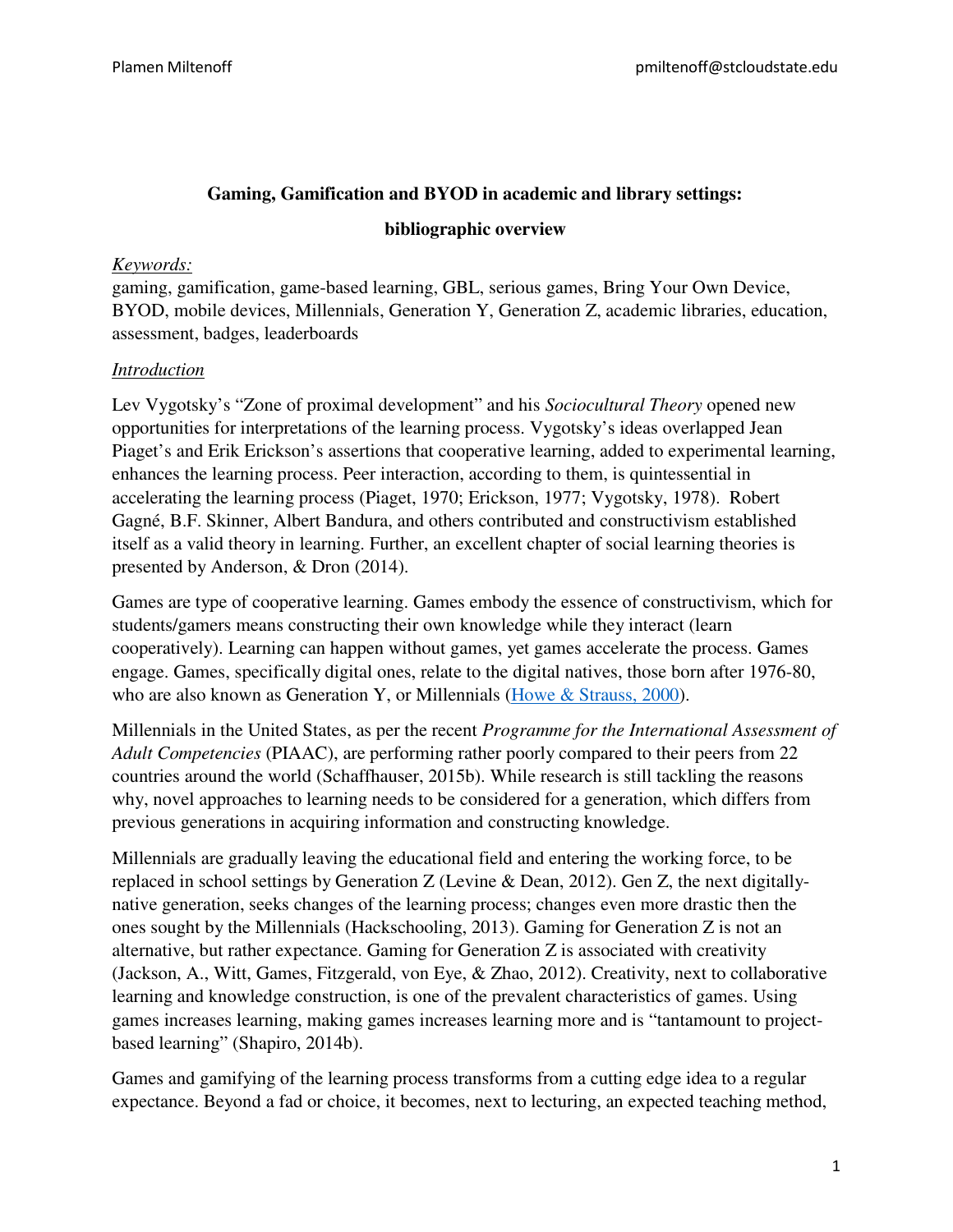which we, the older generation of educators will have to consider as a feasible alternative to traditional "lecturing" type of teaching.

## *Games and Gamification: Definition and delineation*

## *Games*

Ralph Koster defines a game as a system of rules that, taken together, creates a simplified model of some aspect of reality (Koster, 2013).

# *Serous games*

In the last decade the notion of "play" in education, as discussed by Vygotsky (1978), was ren[fr]amed to "games." During the same decade when "game" replaced "play" in regard to learning practices, the term "serious games" was also introduced. Ulicsak and Wright (2010) define serious games as simulations and virtual worlds. They quote Sorensen and Meyer's (2007, p. 559) definition of serious games as "digital games and equipment with an agenda of educational design and beyond entertainment" (Ulicsak and Wright, 2010p. 24). Further, Ulicsak and Wright (2010) provide a long and excellent sellection of of definitions and literature regarding serious games.

Similarly, the European Alliance for Innovation (EAI) (http://eai.eu/transaction/serious-games) defines serious games as of "not designed for the sole purpose of entertainment but rather for training, educational, marketing or awareness raising objectives. These [serious] games are designed to create a skill development environment for the player while retaining the same focused motivation context of "fun" games. The player must perform tasks, analyze processes and draw conclusions in order to increase his/her productivity and knowledge following the game's positive and negative feedback, sometimes after risks or events that, in real life, would be harmful or even fatal. Serious Games are used in numerous areas like engineering, health, education, defense, military, emergency management, and scientific exploration, among many others."

# *Gamification*

Gamification takes game elements (such as points, badges, leaderboards, competition, achievements) and applies them to a non-game setting. It has the potential to turn routine, mundane tasks into refreshing, motivating experiences (What is GBL (Game-Based Learning)?, n.d.).

Gamification is defined as the process of applying game mechanics and game thinking to the real world to solve problems and engage users (Phetteplace & Felker, 2014, p. 19; Becker, 2013, p. 199; Kapp, 2012). Gamification requires three sets of principles: 1. Empowered Learners, 2. Problem Solving, 3. Understanding (Gee, 2005).

Some authors, e.g. Malykhina (2014), fail to make the distinction between games and gamification in the educational process and attribute gamification to the influx of games in the curricula, rather than to the application of game elements as defined above.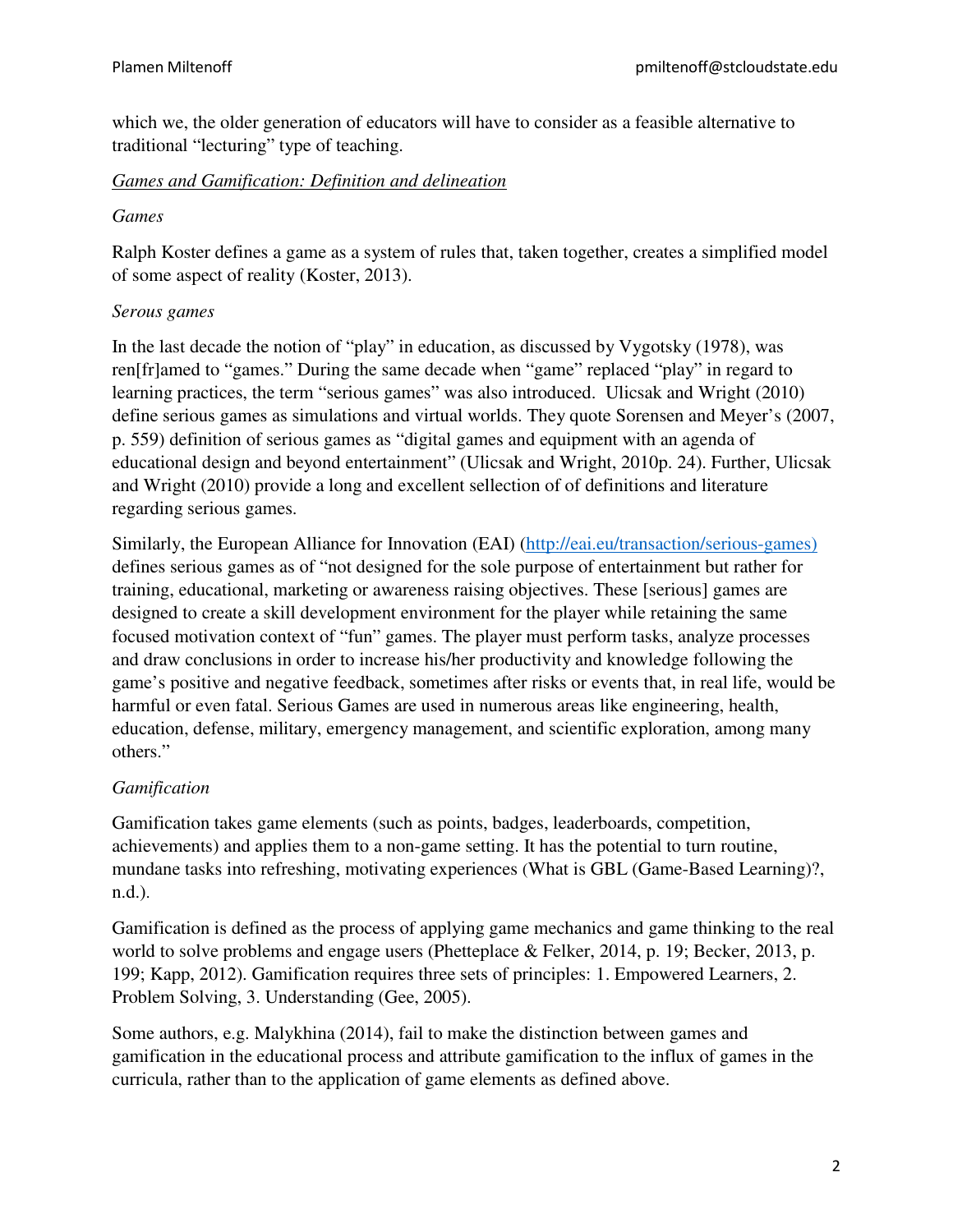## *Game-based learning*

Game based learning (GBL) is a type of game play that has defined learning outcomes. Generally, GBL is designed to balance subject matter with gameplay and the ability of the player to retain and apply subject matter to the real world. GBL describes an approach to teaching, where students explore relevant aspect of games in a learning context designed by teachers. Teachers and students collaborate in order to add depth and perspective to the experience of playing the game (What is GBL (Game-Based Learning)? (n.d.). Researchers are readily taking GBL to the next DGBL level (Digital Game Based learning) emphasizing on the fact that Millennials and Generation Z affinity to electronic and online games versus "in-person" games (Tsai et al. 2015).

In the past decade, the education-based definitions of "games' is being deconstructed and changed: besides serious games, gamification and game-based learning, practical solutions by instructors in their attempt to introduce games as learning method spurs new "definitions. E.g. game-enhanced learning, portrayed as a misnomer of game-based learning by Barseghian (2014) can be safely harbored under "gamification." One of the challenges, which immediately needs to be addressed is a standardized definition and classification of "educational games" and their subdivisions, such as game-based learning, serious games and gamification.

## *Debates regarding games and gamification in education*

In the last decade, gaming is attracting negative publicity. Although Fournis, & Abou, (2014) admit that no study until this point can demonstrate that "exposure to violent digital games is associated with an increase in criminality, aggressiveness, or violent behavior," they are more prone to acknowledge the possibility for negative impact and to endorse further research seeking such negative dependency. On the other hand, a team of psychologists, Granic, Lobel,  $\&$  M. E. Engels, (2014), employing previous research, summarize the positive effects of gaming and outline those positive effects in four main domains: cognitive, motivational, emotional and social. Besides advantages to education, Granic et al. urge professionals to consider "strong enough evidence" to explore the mental health benefits of gaming. Kim, Park, & Baek, (2009) arrive to the same conclusions: "teachers and parents need to change their primary views regarding game-based learning. They need to focus less on the elements of violence and addiction which have been major obstacles for using games in the classroom and focus more on the educational potential of commercial games by adopting teaching strategies such as metacognitive strategies (p. 808). Shapiro (2014b) cites Keith Devlin's *Mathematics Education For A New Era: Video Games As A Medium For Learning* and also stresses the inevitability of considering [video] games as part of intensive learning.

Further objection against gaming is the "infantisation" of the consumer (McCrea, 2011). Bogost (n.d.) goes even farther to proclaim gamification a "marketing bullshit," an attempt by big business to "domesticate" gamification for its use. Further doubts against gamification include assertions that games and gamification are: 1. Nothing new at all; 2. They are superfluous; 3. They can be amoral; and 4. They can be dangerous. There is an ongoing debate on blogs and discussion forums regarding the pros and cons of gaming and gamification. Despite Ian Bogost's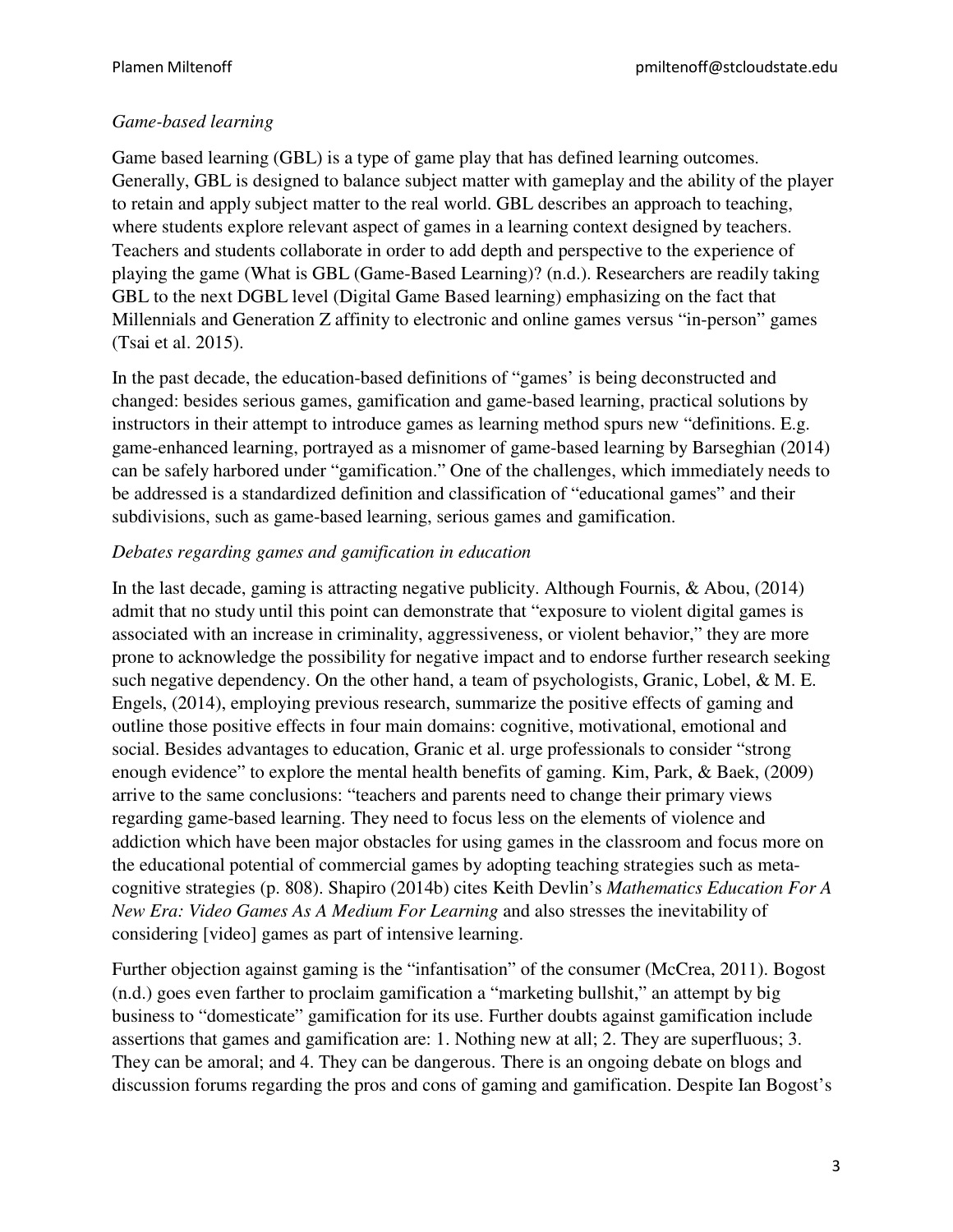strong stand regarding gamification, his influence on forming the program for developing gamebased learning in Britain is well recognized. E.g., his expertise in gamification is underlined in the work of the National Foundation for Educational Research (NFER) (Perrotta, Featherstone, Aston, and Houghton, 2013, p. 6).

The debate, as noticed by Malykhina (2015), complicates the ultimate decision about how and when to embrace gaming and gamification as a rightful didactical approach in education and most probably will postpone wide acceptance of gaming and gamification in the near future, despite the predictions of the *Horizon Report* and the *New Media Consortium*. Bellotti, Kapralos, Lee, Moreno-Ger, & Berta, (2013) present an excellent account of pros and cons of gaming and gamification in education as well as fitting examples when and how gaming can be utilized in the learning process. The debate if gaming and gamification has negative or positive impact on gamers and, respectively, their learning is now topped by new and, probably, more important issues, such as Big Data and its connection to privacy. Namely, the data about students (not necessarily only about their grades, test scores), which is collected during the learning process (including gaming) as well as during their stay at school. Kreindler (2014) draws a picture of a near future, when "Game-Based Learning tech companies teamed up with Project-Based Learning companies and warns that students must not feel their privacy threatened by the data gathered during that process."

# *Games, gamification and BYOD*

The definition of games and gamification is added by the important distinction of video games from other media (e.g. books, TV, movies etc.) by active participation, possibility for participation in singularity or cooperatively, online or in physical presence. Moreover, Granic et al (2012) as well as Fournis & Abou (2014) agree that game platforms are becoming increasingly diverse and easily accessible. Further, they consider a distinction between games, video games in particular, being played on consoles such as Sony, Nintendo, Xbox, etc. but also on computers and mobile devices. In a series of blog postings, Shapiro (2014a, 2014b) asks very same questions about GBL and its mobility.

Gaming on mobile devices as a trend must be observed closely, considering the recent fact of mobile devices surpassing the sale of desktops and laptops (Bosomworth, D., n.d.).Respectively, studies regarding games and gamification, particularly in education, might have to refocus from consoles only and expand research to the Bring Your Own Device (BYOD) imitative, which is gaining strong momentum in middle and high school settings as well as in higher education.

NFER's study on game-based learning is also focusing on a distinction between gaming and gamification. The authors of the study use Kapp's definition of gamification as already cited in this research. They define gamification as a much newer concept than game-based learning. Gamification, according to them, is "about using 'elements' derived from video-game design, which are then deployed in a variety of contexts, rather than about using individual video games" (Perrotta, Featherstone, Aston, and Houghton, 2013, p. ii). The NFER report points out the lack of research, which evaluates the impact of gamification (being such a new trend) (Perrotta, Featherstone, Aston, and Houghton, 2013, p. 10). An earlier study of the UK-based Futurelab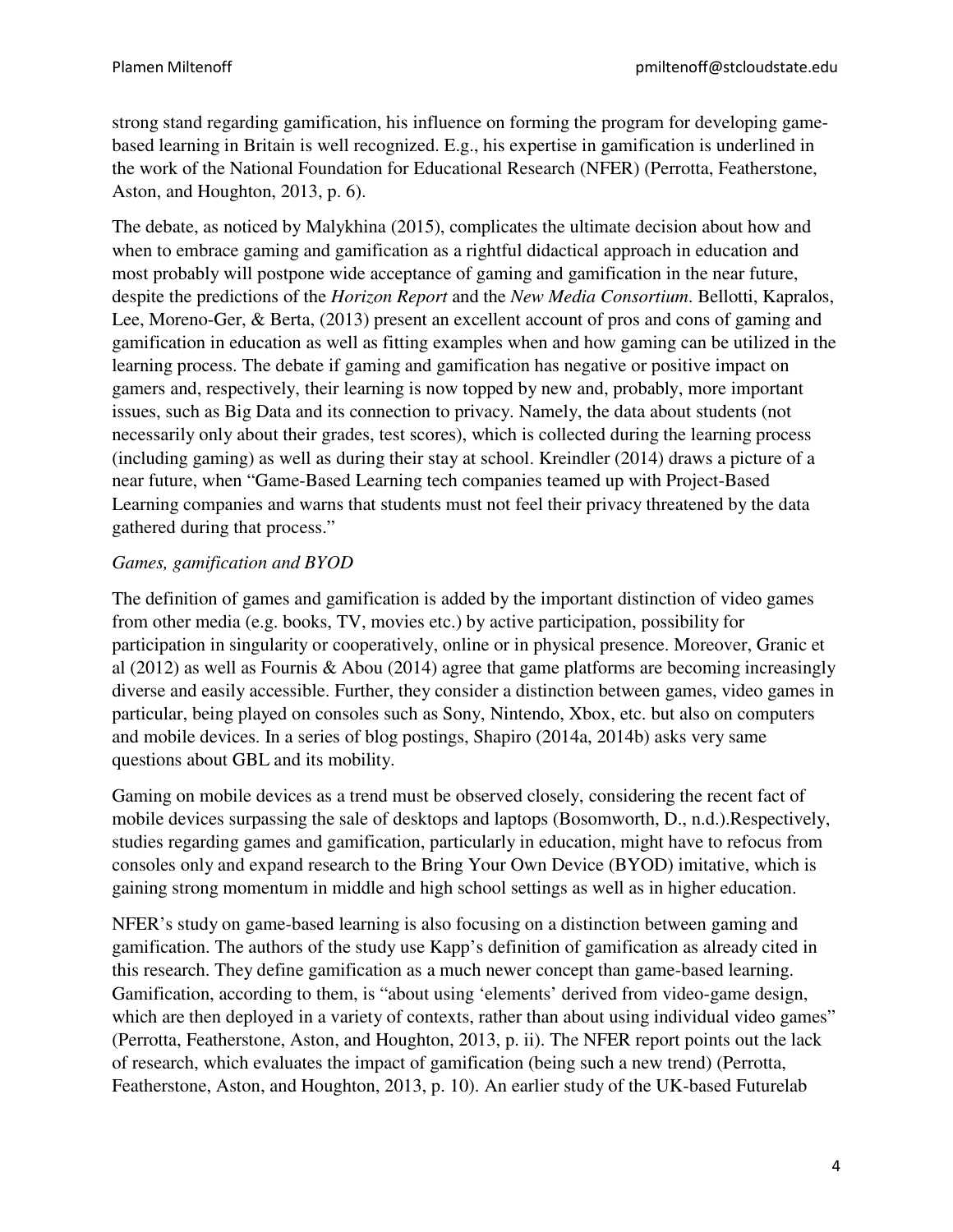looks into "the relationship between games, serious games, simulations, educational simulations, and virtual worlds" and the "the underlying pedagogy in education games, and assessment within games" (Ulicsak and Wright, 2010, p. 2; p. 11). Further studies remind the importance about the dominance of multi-player online games MMOGs) and, respectively the importance to study single-player online game strategies versus multi-player online games (Tsai, Tsai, Lin, 2015).

## *Board or in-person games and activities*.

Board games or as per Margino (2013) "in-person games and activities" (p. 335) are not the focus of this research. Instead, this bibliographic overview concentrates on the rapidly burgeoning topic of online games, promoted through educational organizations such as Mindshift (https://www.facebook.com/MindShift.KQED, http://blogs.kqed.org/mindshift/). In-person games and activities do have and will keep their place in educational settings, academic libraries in particular. However, considering Millennials and Gen Z propensity toward electronic games, it is reasonable to focus efforts on providing them with a natural milieu where they can apply more easily their learning efforts.

#### *Gaming in education*

In the last two decades, there is a proliferation of literature on gaming in education. This bibliographic overview is limited to recent literature (last five to ten years). In view of the technological advancement of games, literature from the turn of the century (e.g. Griffith, 2002) is replaced by more recent studies (e.g. Granic et al, 2014).

Gaming in education is recognized with the potential to promote student motivation and problem-solving skills (Eseryel, Law, Ifenthaler, Ge, & Miller, 2014). Game-based learning (GBL) is attractive to Millennials and Generation Z with the opportunity to bring fun to learning. Malone and Lepper's *taxonomy of intrinsic motivation* provides evidence to prove that games hold keys to improvement of learning, which other teaching methods might lack (Mozelius, 2014; Tsai, Tsai, & Lin, 2015). Gaming, according to Thomas Malone's and Mark Lepper's taxonomy, offers opportunity to stimulate students both on the level of internal motivation and on the level of interpersonal motivation (Ciampa, 2014; Mozelius, 2014). Motivation and other factors are laid out and discussed in length by Bellotti et al. (2013).

Gaming is a perfect complement to the constructivist approach as defined by Vygotsky (1978) and Bruner (Ratner & Bruner, 1978). Using online games, such as Minecraft EDU (http://minecraftedu.com/), furthers the advantages of constructivist methods in the teaching and learning process (Overby & Jones, 2015; Shapiro, 2014a; Games in the Classroom, n.d.; Hill, 2014). Minecraft and SimCity (http://www.simcity.com/en\_US/simcityedu) are games, taken by an increasing numbers of users to their mobile devices and confirms the necessity to explore the connection between educational games and BYOD.

The popularity of Minecraft EDU and SimCity EDU should not leave the impression that games and gamification are applicable only to "exact" or "hard" sciences; art and humanities will no less benefit from "non-linear networked communication" (Shapiro, 2014b). The recent momentum around the formation of digital humanities will certainly consider strongly the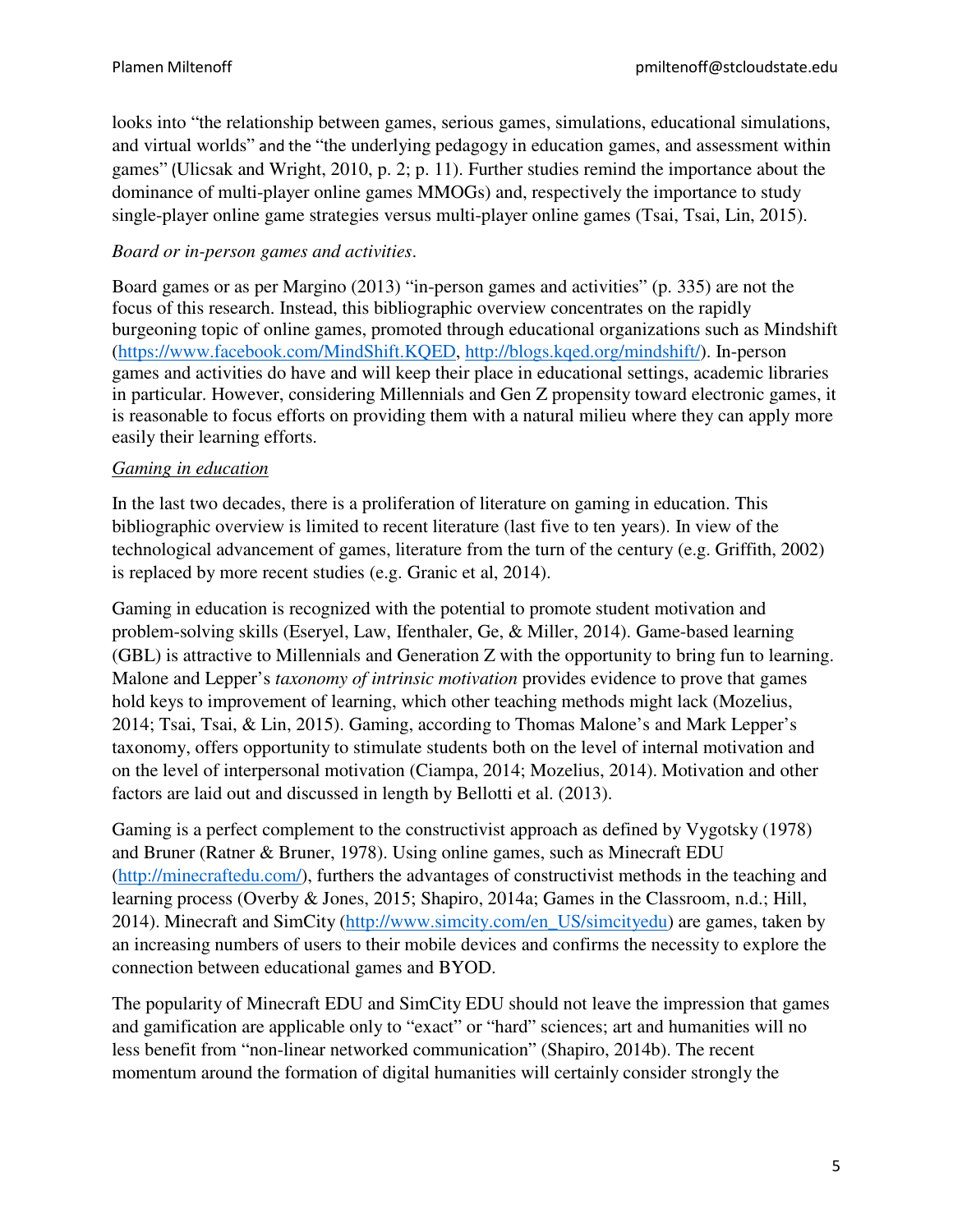educational value of games and gamification (Editors' Choice: Digital Humanities and Game Studies Round-Up | Digital Humanities Now, n.d.).

Minecraft EDU and SimCity EDU popularity with young generations inevitably raises acceptance among educators (http://blog.stcloudstate.edu/ims/?s=minecraft) (Malykhina, 2014). Ulicsak and Wright (2010) identify the lack of uniform pedagogical research of educational games and note the discrepancy between earlier educational games, based on behaviorist model and the recent attempt to shift educational games to experiential, situated and socio-cultural pedagogical models.

Regrettably, this growing academic interest toward games and gamification in education remains confined within research, but has difficulty being applied broadly in practice. There is a dichotomy between the research asserting the usefulness and necessity to embrace gaming and gamification and the need of conceptualizing it from different theoretical learning perspectives (Turkay, Hoffman, Kinzer, Chantes, & Vicari, 2014; Vrasidas, & Solomou, 2013). There is also the important factor of the overall instructor's hesitation to embrace gaming and gamification in their curriculum (Perrotta, Featherstone, Aston, and Houghton, 2013, p. 18).

According to their comprehensive literature review on gaming in education, researchers demonstrate that gaming as educational method is built on sound learning principles, such as continued practice, clear goals and immediate feedback. It is demonstrated that games provide opportunity for personalized learning and 21st century skills. It is not only what students need to learn that is shifting, but also how and when they learn (McClarty, Orr, Frey, Dolan, Vassileva, & McVay, 2012).

The above-mentioned NFER report reflects the effort of the British-based National Foundation for Education Research (NFER) Program to determine the role of game-based learning in the educational process and, respectively, to map the activities and efforts to integrate game-based learning in the current educational practices. Another British-based organization, the *Serious Games Institute* (http://www.seriousgamesinstitute.co.uk/), aims to provide practical solutions, guidance and literature. The European Alliance for Innovation (EAI) is also enabling research regarding "serious games" (http://eai.eu/transaction/serious-games). The Wilson Center in the United States is supporting exploration of serous games

(http://www.wilsoncenter.org/publication-series/serious-games). Educational institutions such as Arizona State University host the *Center for Games & Impact* (http://gamesandimpact.org/) with wide area of theoretical and practical expertise. University of California is sponsoring the *Center for Digital Games Research*, which is focusing on digital media and games from a multidisciplinary approach (Bolkan, 2015). Such centers at educational institutions are indispensable for bridging the aforementioned dichotomy between games' potential on one side and theoretical perspectives on the other, as well as the dichotomy between theoretical research and the lack of wide-spread practical application.

Organizing and developing educational gaming is moving beyond government and academic support; organizations such as E-Line Media (http://elinemedia.com/), the Institute of Play (http://www.instituteofplay.org/) and the MacArthur Foundation (http://www.macfound.org/) are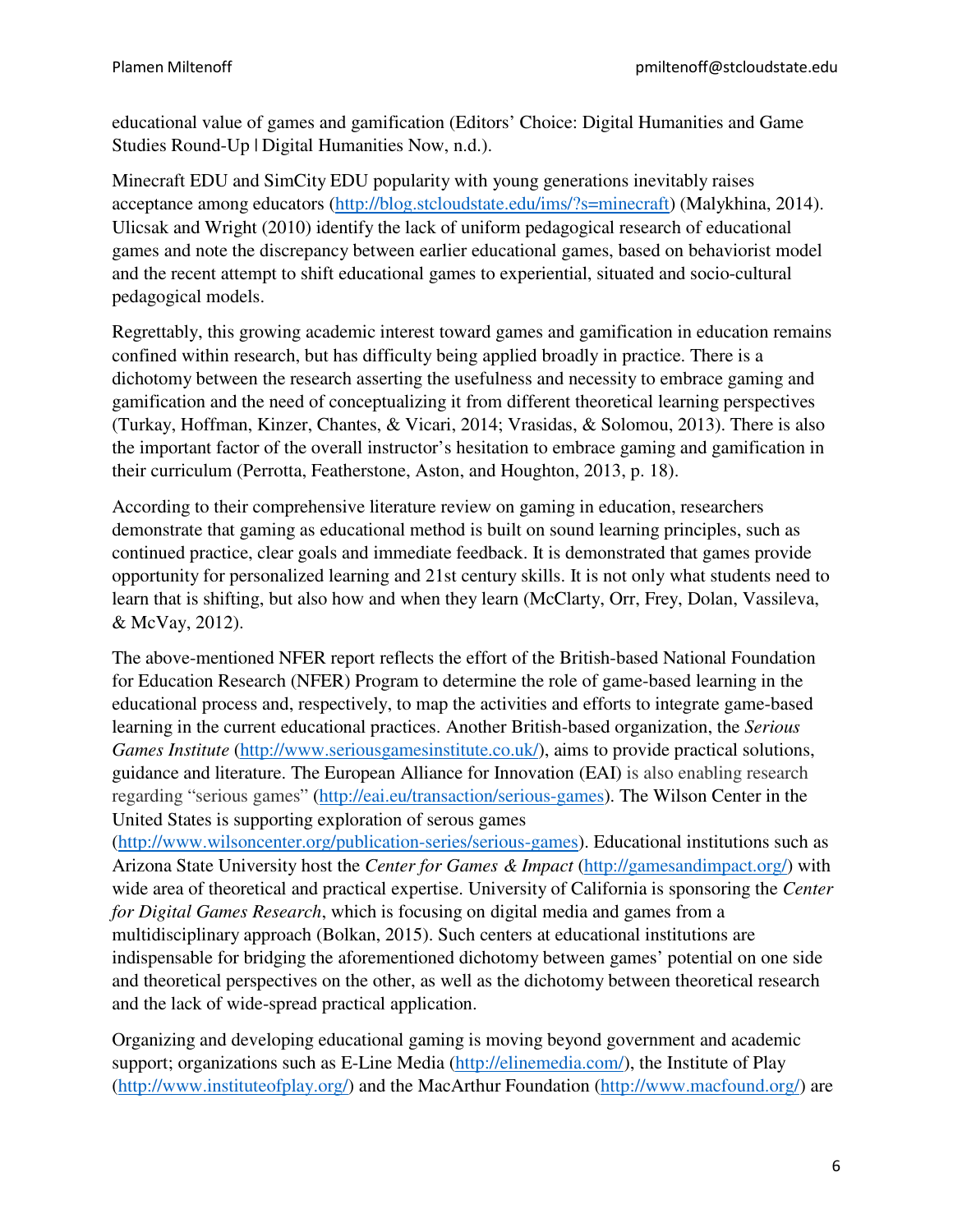backing enterprises such as *Gamestar Mechani*c (https://gamestarmechanic.com/), which focus on gaming and how-to-make-games in educational settings (Shapiro, 2014b). With opportunities like Gamestar Mechanic, the educational world is moving from client-based (Scratch, http://scratch.mit.edu/ and Alice, http://www.alice.org) to the next, cloud-based / social level of game creation such as MineCraft and SimCity. The cloud-based transition in gaming evolution resembles the shift from "one-to-one" to "many-to-many and multi-way interaction" and parallels the opportunities offered by social media, as eloquently explained by Anderson, & Dron in their first chapter of their book (2014, p. 10).

As Ulicsak and Wright (2010) rightfully observe "[j]ust because some players learn these skills playing the game, that does not mean either that most players are also learning these skills or that it should be adopted in a leadership development program. Conversely, a purely educational simulation may not be very much fun. The program may have the three-dimensional graphics and motion capture animations of a computer game, but the content may be frustrating" (p. 19). And vice versa, a fundamental difficulty with transitioning games from the entertainment world in education is related by Granic et al (2014, p. 74) as the "chocolate-covered broccoli" problem— "the games look great, they are good for you, but they ultimately fail to work because the creative game dynamics that induce transportation and immersion are missing, making them simply not fun (Granic, Lobel, & M. E. Engels, 2014, p. 74).

# *Game-based learning and libraries*

The academic library has an important role in establishing gaming and gamification as a legitimate learning approach. The following factors determine the library as the developmental hub for game-based activities in education: 1. The academic library serves [and reaches] the entire campus. 2. Academic librarians teach mostly short (credit-wise) sessions, which is an advantage to start and complete a rather complex implementation of game-based activities in the curriculum process. 3. The development of sound pedagogical gaming by librarians can enable them to service and consult departments across campus in replicating the pedagogical success of applying gaming and gamification in the curriculum process.

As reflected in the NFER initiative, teachers' attitudes toward gaming is decisive for the success of gaming practices (Perrotta, Featherstone, Aston, and Houghton, 2013, p. 18). Therefore, a limited and controlled endeavor to gamify learning process on a small scale, e.g. bibliographic instruction for undergraduate classes in different disciplines, can steer faculty's attitude in the right direction and affirm the value of gaming in learning.

Gaming in the libraries can be divided in two broad categories: physical (also board, or inperson) and electronic/digital/online games. Both categories deserve consideration in the educational efforts of the library, yet considering the interests of Millennials and Generation Z, preference must be paid to the second category. There is no shortage of literature on how to approach both in-person and online games at the library. Nicholson (2013) presents a comprehensive historical overview of the application of tangible games in the American libraries. Margino (2013) presents an anthology of library games; in-person, virtual and hybrid. Similarly, Kirsch (2014) published essays with a comprehensive approach toward in-person,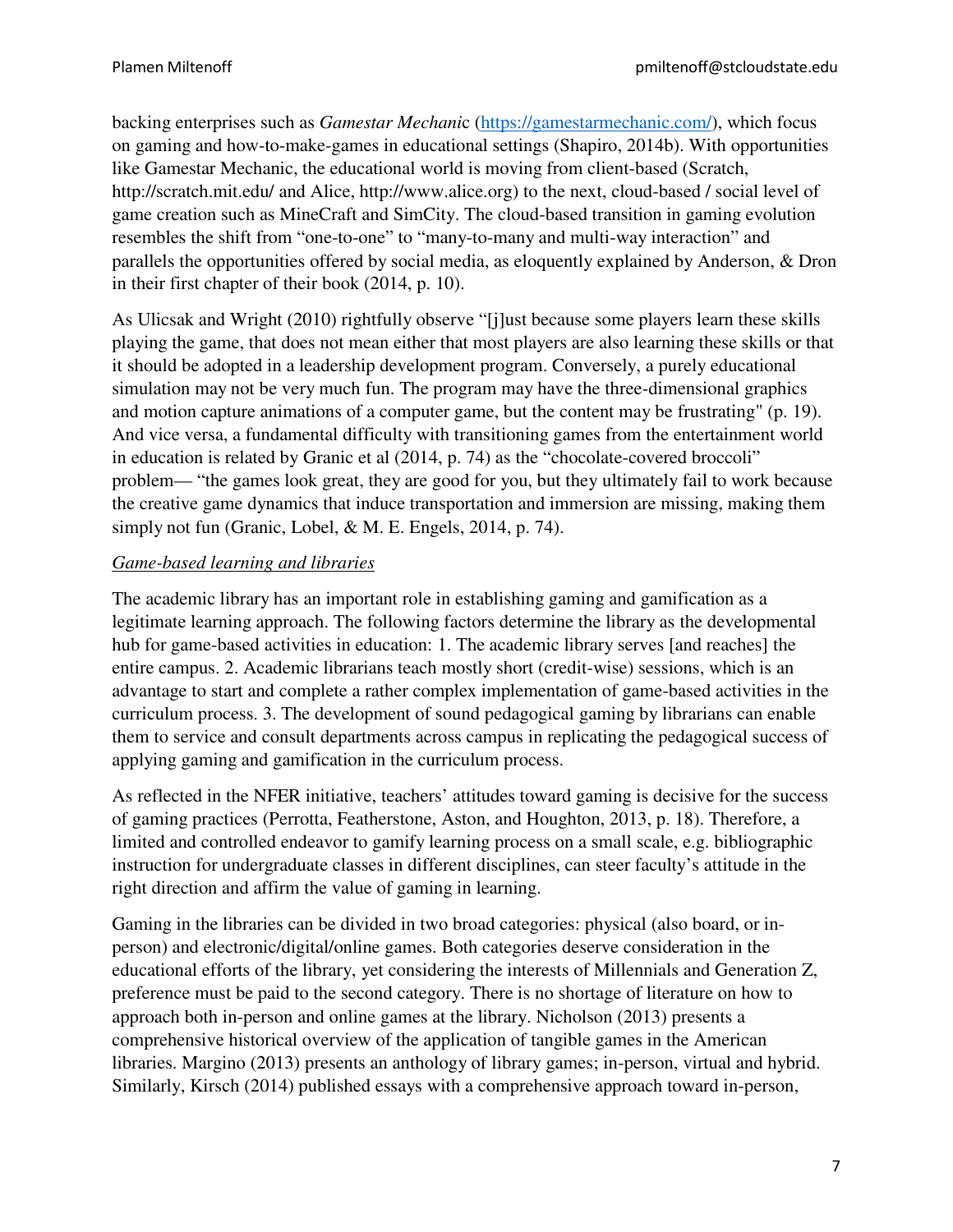virtual and hybrid games. University of Minnesota Libraries' practical guide to video games is an example for the electronic/digital/online category (Rauber, Farrell, & Neeser, 2014). So is the Web site for the Library Technology Conference 2015 (https://sites.google.com/a/umn.edu/learninggame/home).

The support to develop elaborate educational games is incomparably minuscule to the funding for gaming entertainment industry. The lack of finances makes it only logical for academic institutions to combine their resources across campus in an effort to enable gaming and gamification as a recognized approach to learning and teaching. In that sense, in the beginning of this paragraph was proposed the logical solution to use the academic library as the hub of such combined efforts.

Within the campus setting, the library can prove to be the preferable sandbox for possible testing and implementation of game-like activities and projects. Academic libraries are well-known as early adopters of new practices across campus. Using games for fostering information literacy skills among students has been underway for a long while (Smith, 2007; Walker, 2008; Markey, Swanson, Jenkins, Jennings, Jean, Rosenberg, & Frost, 2009; Nicholson, 2010; Buchanan, & Elzen, 2012; Forsyth, 2012; Porter, 2012; Becker, 2013; Brown & Kaspar, 2013; Margino, 2013; Thomas, & Clyde, 2013; Phetteplace & Felker, 2014; Walsh, 2014a).

Regrettably, information literacy skills remain the focus of most academic libraries in 21<sup>st</sup> century. Skills taught through digital literacy elude academic librarians. Considering the importance of gaming in education, Alan Gerschenfield, a publisher of computer games, underlines the connection between games in education and the importance of teaching digital literacy (Fletcher, 2014); a literacy, which academic libraries often neglect on account of information literacy. Not surprisingly, such discrepancy regarding the importance of digital literacy determines the attitude toward the leadership role of the academic library in the gamebased learning practices on campus. Buchanan & Elzen (2012) are on the opinion that librarians do not have to be experts in the "gaming" area. In their opinion, librarians need to only understand the place video games could have in libraries and adjust their services accordingly. In the same fashion, Phetteplace & Felker (2014) fail to see the grand responsibility of the academic library on campus as early adopters and in terms of video games, they advocate only engagement of patrons and outreach programs. On the other hand, Becker's (2013) study of gaming in libraries takes him to Shapiro's (2014b) conclusion, namely, the necessity to level up students to the learning challenges by creating their own games and/or supporting students in co-designing and manipulating games.

It is important to note, though, researchers' emphasis on traditional library services turning obsolete and the necessity to promote reinvented library services such as game-based learning (Felker, 2014; Phetteplace & Felker, 2014).

Academic librarians' most suitable contribution toward game-based learning is library instruction. Margino (2013) recognizes the stagnation of the existing library instruction, which "primarily exhibits lecture-style teaching and consequently results in students' roles as passive observers rather than active participants," (p. 334) whereas the Millennials' expectations are for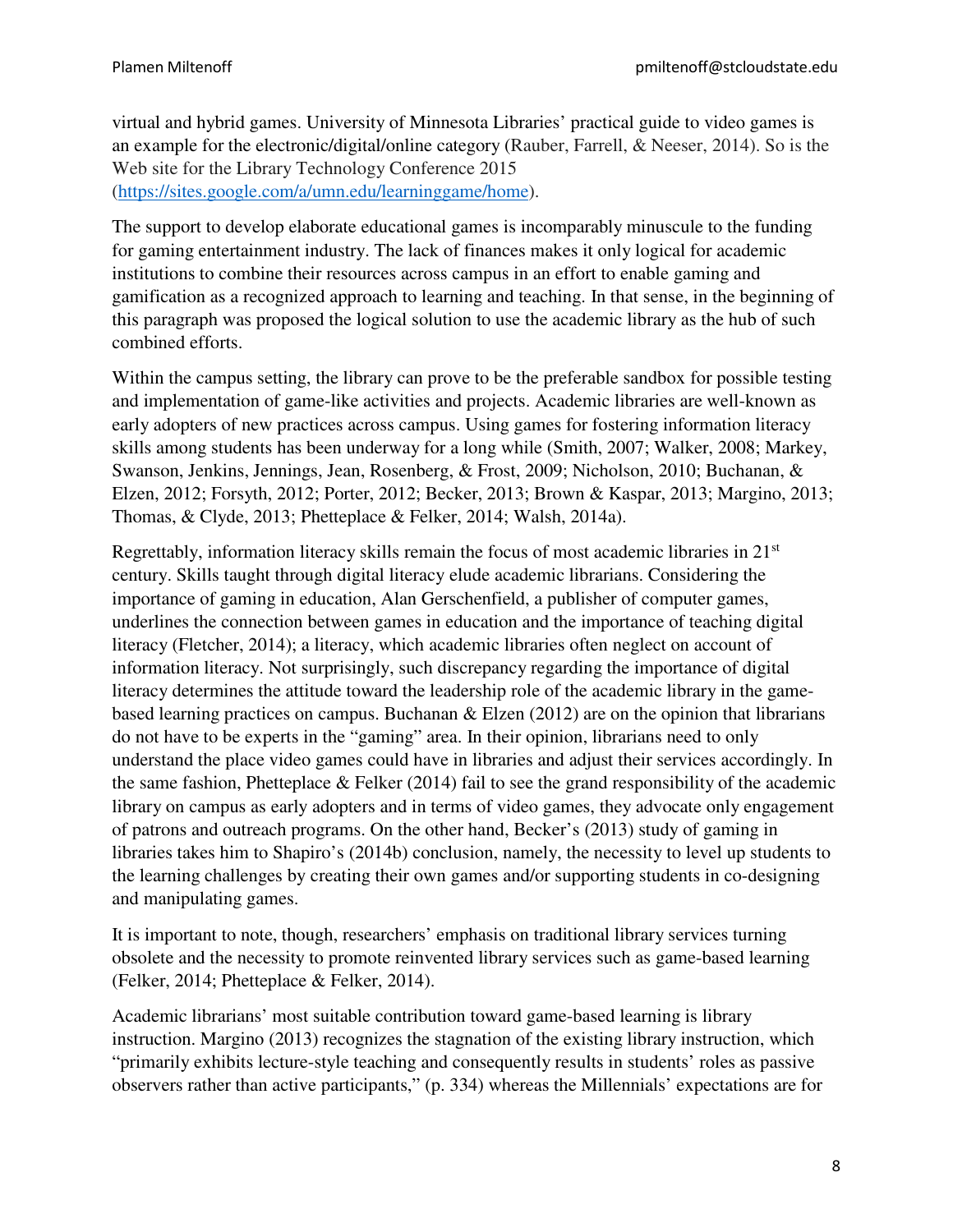"service, immediacy, interactivity and group activity" (Oblinger, 2003, p. 45). As recommended by Schiller (2008), "instruction librarians who wish to teach information literacy to upcoming generations can benefit from looking at video games...because they are an emerging media that play a central role in the development of the current generation of college students" (p. 351). Similar attitude toward the reversal of lecture-based library instruction toward a game-based one is shared by other advocates for game-based library instruction (Broussard, 2012; Martin, & Steinkuehler, 2010: Porter, 2012; Smale, 2011; Walker, 2008). In addition to library instruction, Phetteplace & Felker (2014) identify library orientation and resource usage as potential fertile ground for turning library services from "traditional" to gaming. Porter (2012) confirms Walker (2008) and Schiller (2008) findings about the use of gaming and gamification in the library.

The traditional services of library instruction and library orientation overshadow the relatively young role of online/distance/mobile education services, which the academic library is part of on campus. Porter (2012) emphasizes that library instruction for online education need to include synchronous and asynchronous demonstration of "proficiency in the use of current information and communication technologies" (p. 68). Game-based learning, per previously mentioned didactic advantages can be the fitting environment to deliver the expected proficiency for online and distance learning (Nielsen, 2014).

There is no singular approach to game-based learning in the academic libraries when it comes to the selection of gaming environments. E.g., Vrasidas, & Solomou (2013) propose the use of Quest Atlantis (www.questatlantis.org). Walker (2008) suggests simpler approach utilizing a Jeopardy-like game. The authors of this study has accommodated Brandel Library's game-based library orientation for students' mobile devices (http://web.stcloudstate.edu/pmiltenoff/bi/); an inexpensive and replicable approach to gamifyng library orientation. Among the advanced and elaborate endeavors for game-based library services is the University of Michigan' *Bibliobouts*. With their shrinking budgets and overworked staff, few academic libraries can afford allocating an entire team to accomplish a product such as Bibliobouts. Step-by-step instructions on how to utilize Bibliobouts in library instructions sessions are already made available by librarians (Hofer, 2013).

Creating in-house games such as Bibliobouts can be an expensive endeavor and most institutions do not have the organizational support or financial ability as, e.g. University of Michigan, to embark on such projects (Spina, 2014). Building a game-based learning experience in the academic library and, respectively for campus classes, can be accomplished using newly emerging platforms, such as Koondis (Schaffhauser, 2015a). The advantage of Koondis, described as "social homework system," to existing LMS, such as Blackboard and Moodle, is a better management of the discussion forums and a better organization of students into groups, where they can themselves gamify the learning experience and, as already mentioned, students creating games learn better then students just playing games. It seems that products like Koondis epitomize the best of the old world of LMS and the new world of social media to provide students with opportunity for new type of learning, which includes game-based learning.

In addition to the examples listed above, the following Web page offers a conspicuous account of examples for games in libraries: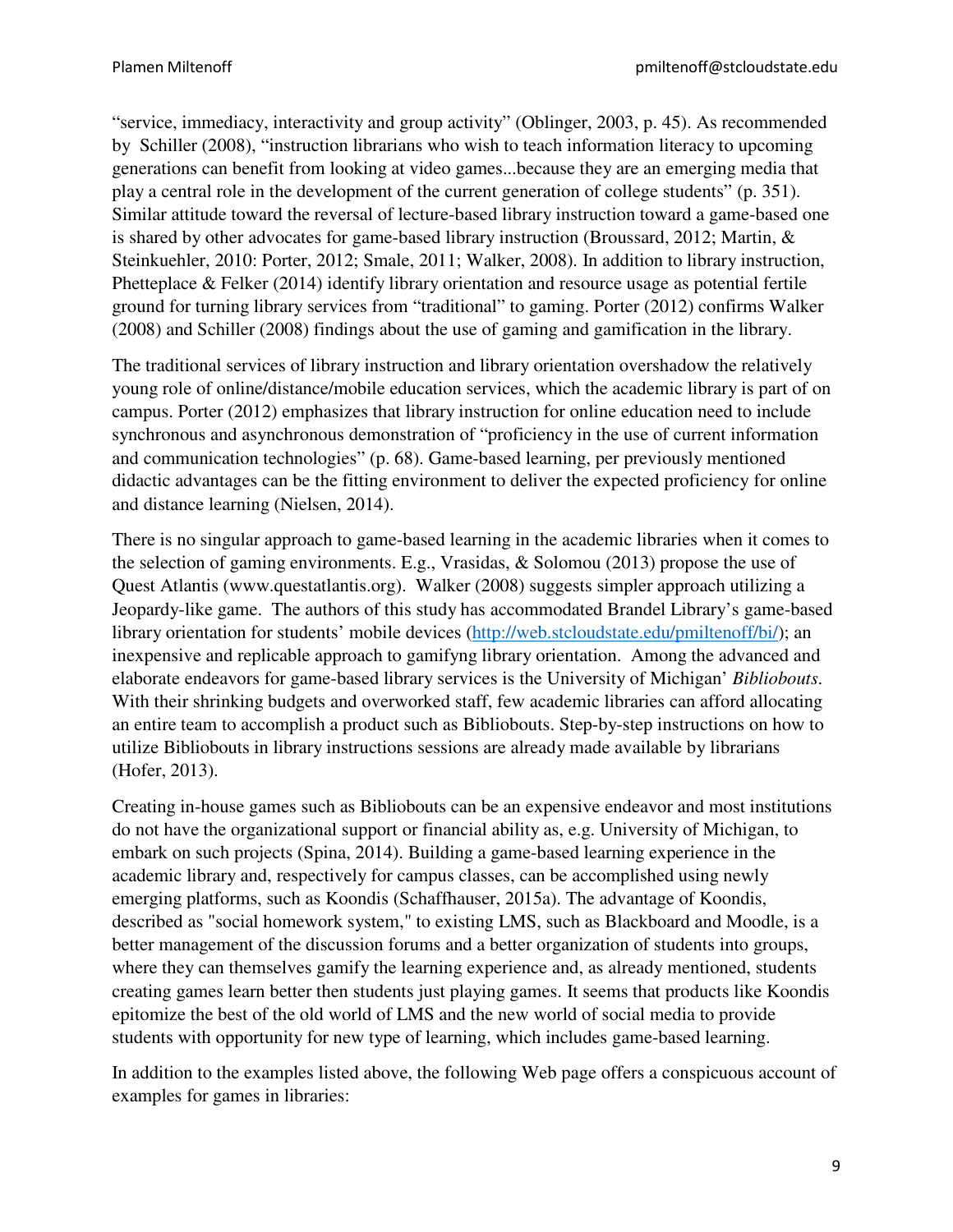http://gamemakinginterestgroup.wikispaces.com/Library+Game+Examples.The authors of the Web page list games to enable learning in libraries. The Web page also offers sources for building games in the libraries and, as previously mentioned, per Shapiro (2014b), "with game design students take metacognition to the next level, learning how ideas are constructed." Further, University of Alabama's Project Velius, provides an opportunity to engage students in library orientation by involving them in a sort of online mystery scenario. Spina (2013) recommends SCVNGR platform and Walsh (2014b) recommends Lemontree (https://library.hud.ac.uk/lemontree/). However, SCVNGR is pulled from the market (by 2015, Google had retired SCVNGR) and Lemontree seems to have remained a locally-used platform.

The literature on gaming and gamification inevitably and rightfully focuses on student learning. However, with the increasing influx of technology in professional duties, library staff and faculty themselves can benefit from gaming and gamification for updating and upgrading their skills. Stephens and Johns (2015) propose "utilizing concepts such as self-directed learning, play, and an emphasis on lifelong learning, these programs have been offered for individual libraries as well as consortial and state level iterations to reach thousands of library staff. Benefits to staff include increased comfort with emerging technologies and an increased desire to continue learning (p. 348). The best way for the academic library to become the hub and leader for gamebased education is to practice games and gamification (play) itself.

Goal of a gaming imitative at an academic library must be a long-term research on how to bridge "leisure time experiences and practices and practices into the formal educational domain" (Perrotta, Featherstone, Aston, and Houghton, 2013, p. 25). Hayman, & Smith, (2015) leave wide open the decision about adoption of emerging technologies, such as games and gamification: "Educators, practitioners and researchers must be willing to consider whether our own libraries and institutions can and should support these trending technologies" (p. 8). They draw attention to the fact that it is not only the hardware and software to consider but the staffing of such positions. The concept of flow, introduced by Csikszentmihalyi (1990) constitutes a state of mind when they have completely focused on a task; a task which has a purpose. Academic library, only hosting games for leisure, is a welcoming but insufficient endeavor, considering the opportunities described by Csikszentmihalyi's "flow" concept and supported by the literature presented in this research. At any moment, the goal of the academic library should be how to elevate the foundations entertainment element of leisure when gaming and bring it to the higher purpose of connecting with the respective discipline of the student as well as enticing the student in participation at the game-based learning process.

For informal assessment of information literacy, McCulley (2009) suggests "active-learning library sessions" (p. 175). Games and gamification of the instructional sessions is one of the best approaches for active learning, since it involves student actively in the acquisition of the content and allows building skills. Gaming using electronic means, such as the library instruction session tailored for mobile devices (http://web.stcloudstate.edu/pmiltenoff/bi/) replaces McCulley's (2009) classroom assessment techniques such as 3x5 cards, bypasses unnecessary data entry and integrates the assessment process into all electronic streamlined data, which can be readily exported for further analysis by Excel, SPSS or any other statistical mean.

Bluemle, Makula, & Rogal, (2013) study the effectiveness of information literacy among firstyear students. Their research stresses the importance of moving from a quantitative form of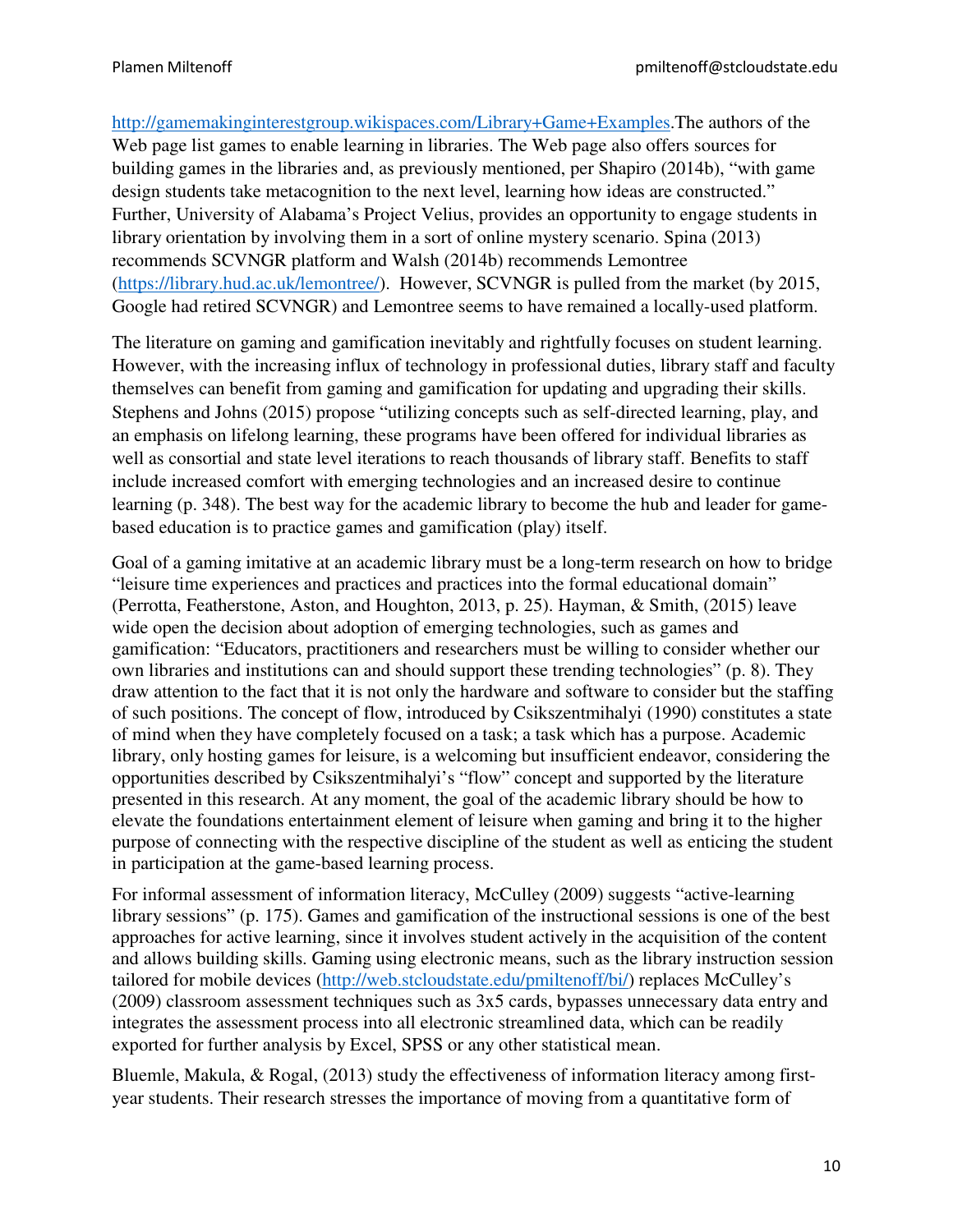assessment to performance assessment using Gilchrist and Zald's model for instruction design through assessment. There is a large volume of research on changing assessment tactics in regard to learning in academic libraries (e.g. McCulley, 2009; Mullins, 2014), which awaits being placed in the context of gaming and gamification. In that sense, Frederickson (2013) "microcredentialing" through digital badges is an excellent start in the library field. Gaming and gamification as new learning approach is tightly connected to the need for new ways of assessment. Efforts such as the Library Impact Data Project (http://crl.acrl.org/content/74/6/546.abstract) can include in their future projects assessment of

the gaming in the library and how it correlates with the students' attainment and library usage.

#### *Gaming, Gamification and Assessment*

The academic library experience in assessment overlaps with the teaching efforts across campus. Kapp (2014) and Shwartz (2014b) argue that gamification of the learning process can apply for students of all ages, who, instead of re-read and re-listen to learning material to improve content recall and retention. Tsai et al. (2015), who present an empirical study on game-based formative assessment in an online environment deliver a solid overview of the increasing number of researchers working in that direction.

Game-based learning presents a possibility to move beyond traditional forms of standards-based assessments and consider the "alternative dimensions of performance and achievement" (Perrotta, Featherstone, Aston, and Houghton, 2013, p. 24). One of the recent developments in assessment, accompanying the advent of gaming, is the use of badges, ledgers etc. A digital badge, as per Gibson, Ostashewski, Flintoff, Grant, & Knight (2013) definition is "a representation of an accomplishment, interest of affilitation that is visual, available online, and contains medata including links that help explain the context, meanting, process and result of activity" (p. 2). Assessment is an integral part of the re-valuation process how learning is conducted and if gaming is to be the new approach, the evaluation and assessment systems need to be changed accordingly to gaming.

A team of psychologists advocating for return to Vygotskian and post-Vygotskian models asserts the inability of current assessments to evaluate games as part of the learning process (Bodrova, Germeroth, & Leong, 2013). This team offers their own instrument, but since they focus on early childhood games, the notion of a comprehensive assessment approach toward gaming in the learning process remains open for further research and practice.

Badges and badge-earning activities such as Mozilla Open Badges (http://www.openbadges.org), Credly (https:credly.com) and Badgestack (http:demo.badgestack.net) herald a reconsideration of the current evaluation system and reflects the expectations of a new generation of learners, who grew up in a gaming environment (Schwartz, 2014; Gibson et al, 2013).

The application of badges as an alternative assessment in education is not a simple process. As Abramovich, Schunn, & Higashi (2013) and Gibson et al (2013) point out, fine-tuning the use of badges as a reward and assessment tool will take time and efforts.

Amidst the raging debates regarding the merit of testing as a valid assessment tool, game developers, learning specialists and psychometricians find potential for new way to assess, using games such as SimCityEDU (Schwartz, 2014a). Schwartz further quotes Anya Kamenetz comparing game designers to teachers in their effort to secure for students the zone of proximal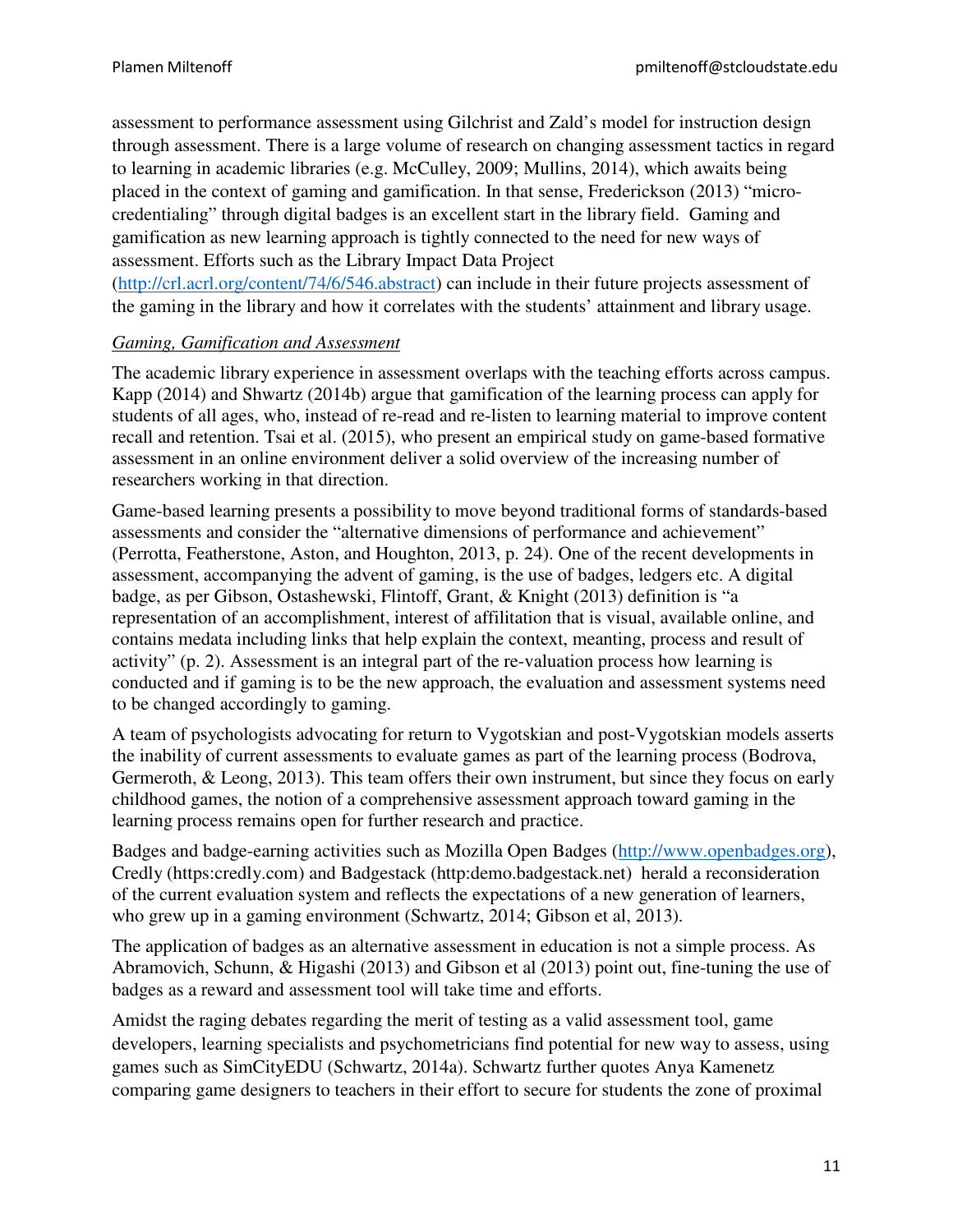development (as per Vygotsky), namely the "sweet spot" where the material isn't too easy or too hard" an providing engaging experience, different from the frustrating student quiz (Schwartz, 2014a).

Next to badges, leaderboards are the alternative assessment technique used in social learning, gaming in particular. A rapidly increasing literature on leaderboard use, e.g. Bellotti, Kapralos, Lee, Moreno-Ger, & Berta, (2013), Seaborn, Pennefather, & Fels (2013 and Landers, & Landers (2015) deliver thorough empirical research and valuable suggestions on the use of leaderboards for gamification and assessment

McClarty, et al (2012) deliver an extensive literature review with evidence that gaming provides an environment for authentic and relevant assessment. Games' immediate feedback contributes to good formative assessment process

There is a myriad of discussion forums, blogs, etc., which offer information on badges and similar as assessment. E.g., following the discussion on Malone and Lepper's taxonomy of intrinsic and extrinsic motivation, a German blog offers information on gamification toolkits ("Motivation und Engagement – Der Unterschied zwischen dummer und intelligenter Gamification | intelligent gamification," n.d.). Connolly (2014) and Ifenthaler, Eseryel and Ge (2012) are among pedagogues and psychologists who explore the issues surrounding badges as formative assessment and games as a combination of formative and summative assessment.

## BYOD, gaming and gamification

Recent report by McGraw-Hill Education Research claims that over 80 percent of students use mobile technology to study (Belardri, 2015). A St. Cloud State University campus technology survey yields similar results. While numbers can be argued, the tendency of students to use mobile devices, being those their own (BYOD) or school-issued is on the rise. Predictions that the rapid growth of mobile devices purchases will slow down (Kokalitcheva, 2014; Hanblen, 2014) does not change the paradigm shift of how Millennials and Gen Z are acquiring their information and building their knowledge, namely using mobile devices at the moment and wearables in the near future (Levine, 2013). In addition, the proliferation of online education, next to digital games embraced by Millennials and Generation Z, is a factor, which calls for reconsideration of pedagogical approach (Tsai et al. 2015).

In his blog, Terry Heick claims that the shortest path to student-centered learning is BYOD (Heick, 2015). He further affirms that "[B]y allowing students to bring in their own devices for learning–rather than insisting that they learn both content and device in school–there is an important opportunity to connect with not just their personal lives, but their natural way of doing things" (Heick, 2015). Mobile devices are in the heart of the recent wave of gamification in "many industries, including business, marketing, and education," as well as the "evidence that game elements, if used properly, can increase engagement and motivation (Spina, 2013, p. 7). As recognized by Mozelius (2014), Minecraft and SimCity are games, with an increasing number of users shifting their game to their mobile devices. Respectively, Minecraft EDU and SimCity EDU acquire increasing popularity among educators (http://blog.stcloudstate.edu/ims/?s=minecraft)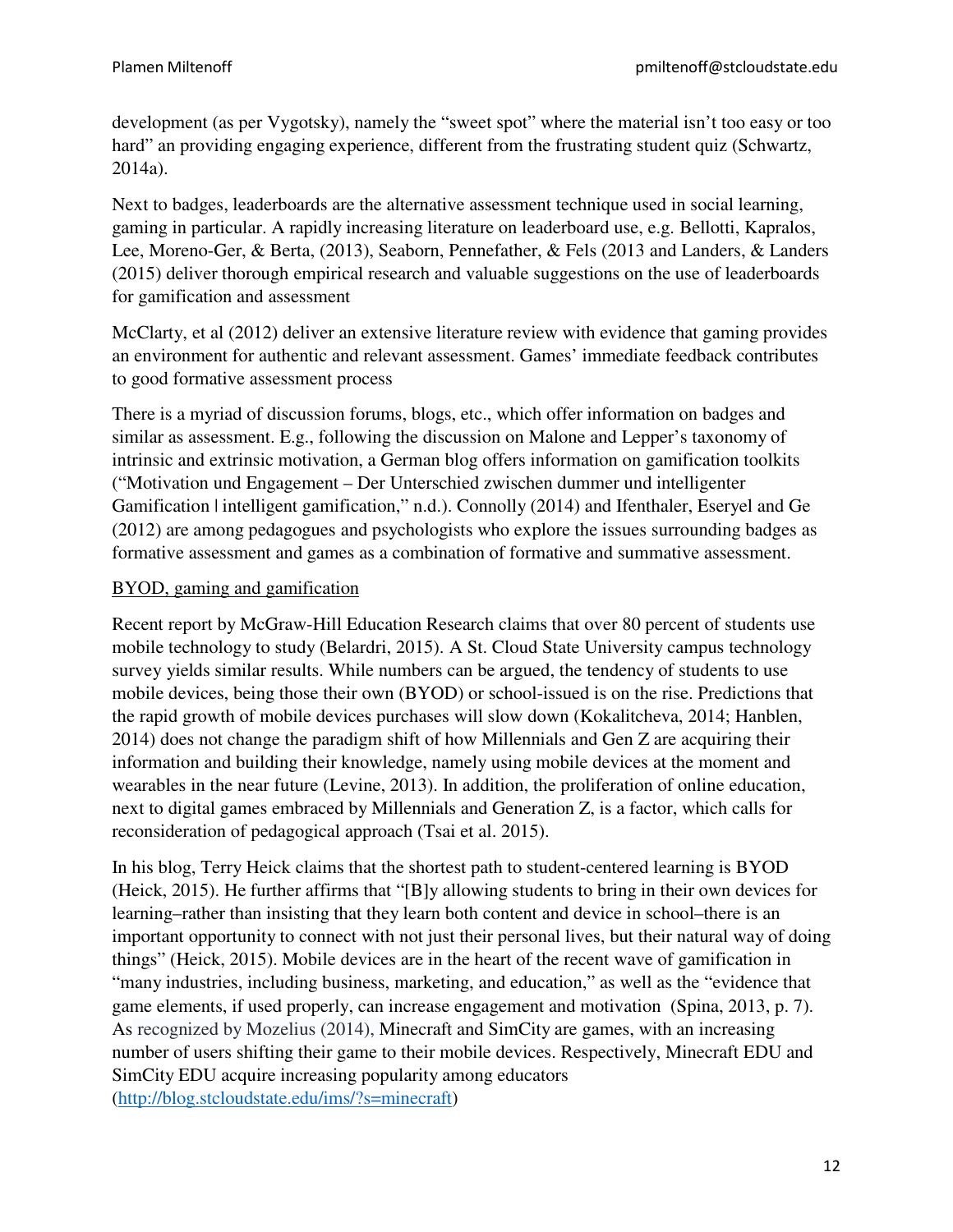Last but not least, teaching needs to evolve to the didactic point, of recent technological developments and opportunities. It is in the hands of teachers now to figure out how the opportunities of gaming and mobility can translate into a different type of pedagogy, which takes advantage of BYOD, gaming and gamification and turn learning into an engaging process for students.

Gaming on BYOD enables personalized instruction (Saponaro, 2014) and inquiry learning (Schwartz, 2014c), among other benefits. There is a constantly increasing amount of evidence that BYOD must be considered when contemplating gaming and gamification as part of the learning process (Kruglyak, 2014).

The BYOD movement is young and still needs time to polish policies and break barriers; only several years ago, smart phones were kept out of K12 and to a great degree from higher education. While tablets and smart phones are enabling the BYOD movement, gaming consoles are still remaining taboo (Hockley, 2012). Similarly to the need of recognizing games and gamification as legitimate learning practice, the use of mobile hardware will continue to struggle for recognition in and out of the classroom.

## *Conclusions*

Learning must not be confined in "educational" games and involve "leisure-use" games (Perrotta, Featherstone, Aston, and Houghton, 2013, p. 6). Yet learning is also an effort well beyond just offering learning the games, those being either "educational" or "leisure-use" ones. The success of the gaming industry, besides enormous financial support, which education lack, is determined by absent restrains of educational content. Gaming and gamification of education is and will not be an easy process: game with fun but poor content is not a wishful product (Ulicsak and Wright, 2010) and vice-versa, game with robust content, which does not engage student is equally impotent to achieve learning goals. In other words, the "chocolate-covered broccoli" problem— the games look great, they are good for you, but they ultimately fail to work because the creative game dynamics that induce transportation and immersion are missing, making them simply not fun (Granic, Lobel, & M. E. Engels, 2014, p. 74). "Thus, the question for psychological research on gaming is not what games are "good" or "bad" for us; rather, it seems important to start by acknowledging the growing complexity and interactivity and, from there, to develop equally complex models to explain how gaming influences players in relevant cognitive, social, and emotional domains" (Granic, Lobel, & M. E. Engels, 2014, p. 74).

Gaming for educational purposes should not be constrained only within consoles (e.g. Sony, Xbox, Nintendo), but also online games such as SimCiy 'EDU' and MinCraft 'EDU' must be considered (Perrotta, Featherstone, Aston, and Houghton, 2013, p. 7). A comprehensive approach to games and gamification is needed, which includes not only games with consoles and online games, but deep understanding of the BYOD movement and how to adapt the use of personal mobile devices toward game-based learning. In addition this comprehensive approach must understand and connect the new opportunities for assessment in the gamification process and in the game-based learning process. Last but not least, the consideration of game-based learning process must plan the participation and ability of students to create learning games. As outlined by Kapp (2014), incorporating gamification into learning strategy should not be simply "a bolt on" of meaningless, superficial game elements" (p. 52).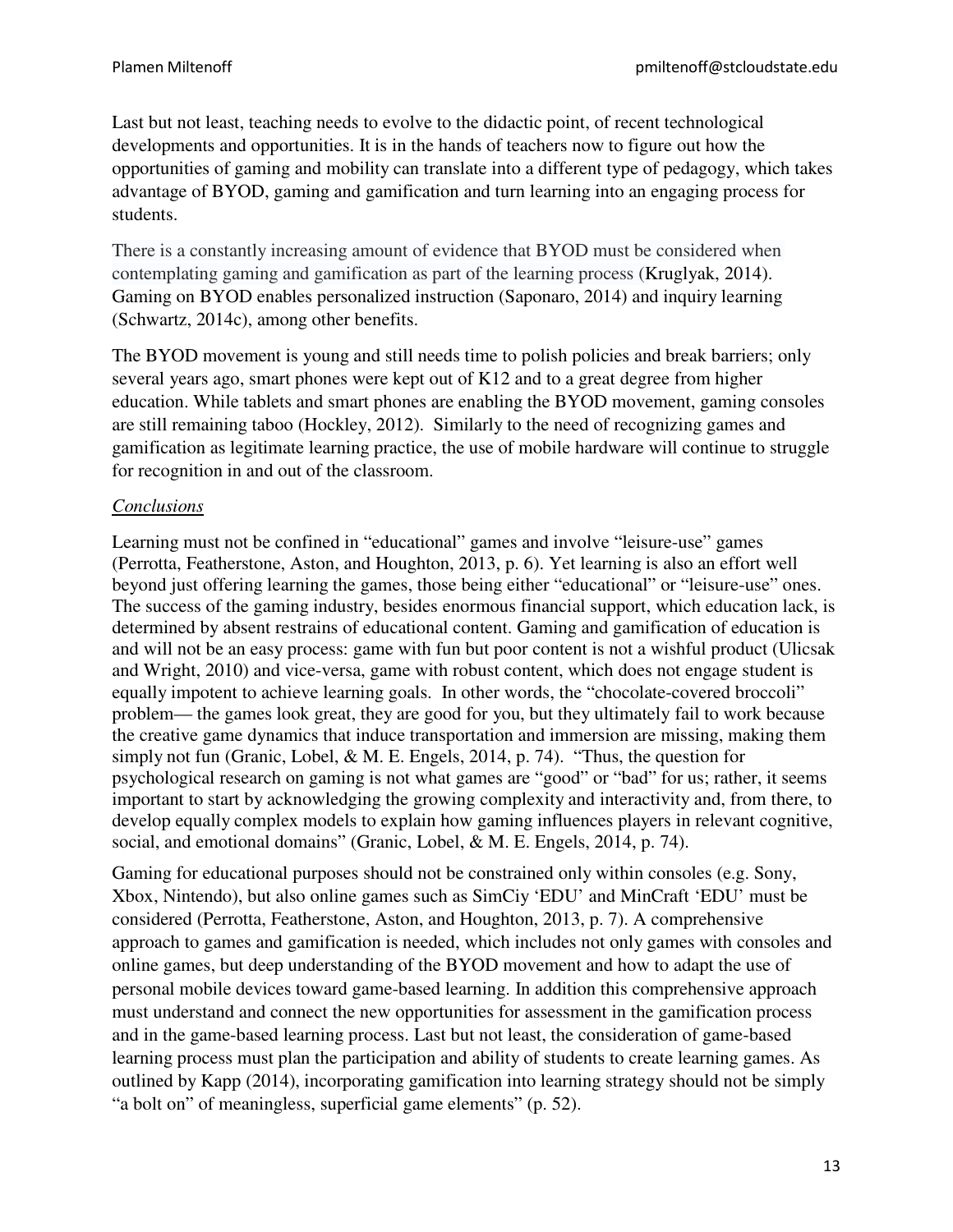The movement around game-based learning can be expensive and time consuming process. Few are the educational institutions, which can afford to devote time and resources. It is good planning to consider entities, such as the academic library as the forefront and, consequently, the hub of such activities as well as to support and affirm cooperation between departments and pooling resources to jump start game-based education.

Gaming goes to the core of constructivism as defined by Vygotsky, Piage and other last-century scholars. A rapidly emerging centers and organizations around government and educational institutions put an effort in streamlining the enormous task of connecting the vast area of vast are of gaming and complex environment of education to bring game-based learning. Adoption of rules and guidance such as the principles and mechanisms of game-based learning from those organizations, such as NFER Research Programme, can provide useful framework (Perrotta, Featherstone, Aston, and Houghton, 2013, p. 8) and the necessary start to develop and implement GBL in education.

#### **Literature:**

Abramovich, S., Schunn, C., & Higashi, R. (2013). Are badges useful in education?: it depends upon the type of badge and expertise of learner. *Educational Technology Research & Development,* 

*61*(2), 217-232. doi:10.1007/s11423-013-9289-2

Anderson, T., & Dron, J. (2014). *Teaching Crowds: Learning and Social Media*. Athabasca University Press. Retrieved from http://www.aupress.ca/index.php/books/120235

Barseghian, T. (2014, July 21). Literature, Ethics, Physics: It's All In Video Games At This

Norwegian School. Retrieved March 23, 2015, from

http://blogs.kqed.org/mindshift/2014/07/literature-ethics-physics-its-all-in-video-games-at-thisnorwegian-school/

- Becker, B. W. (2013). Gamification of Library Instruction. *Behavioral & Social Sciences Librarian,* 32(3), 199-202. doi:10.1080/01639269.2013.821372
- Belardi, B. (2015, March 9). Report: New McGraw-Hill Education Research Finds More than 80 Percent of Students Use Mobile Technology to Study. Retrieved March 11, 2015, from http://www.prnewswire.com/news-releases/report-new-mcgraw-hill-education-research-findsmore-than-80-percent-of-students-use-mobile-technology-to-study-300047130.html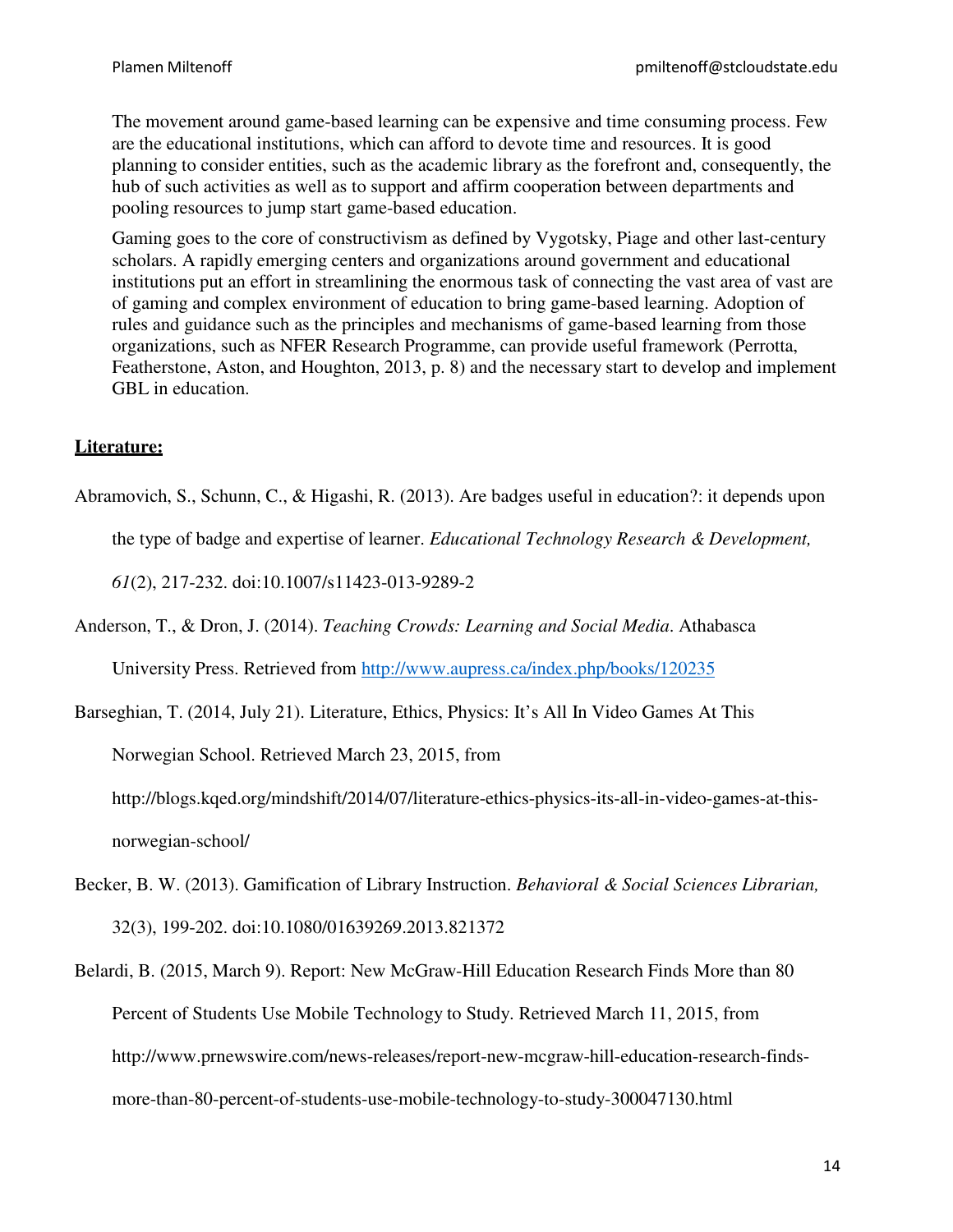-finds-more-than-80-percent-of-students-use-mobile-technology-to-study-300047130.html.

- Bellotti, F., Kapralos, B., Lee, K., Moreno-Ger, P., & Berta, R. (2013). Assessment in and of Serious Games: An Overview. *Advances in Human-Computer Interaction*, 2013, e136864. http://doi.org/10.1155/2013/136864
- Bluemle, S. R., Makula, A. Y., & Rogal, M. W. (2013). Learning by Doing: Performance Assessment of Information Literacy across the First-Year Curriculum. *College & Undergraduate Libraries*, *20*(3/4), 298-313. doi:10.1080/10691316.2013.829368
- Bodrova, E., Germeroth, C., & Leong, D. J. (2013). Play and Self-Regulation: Lessons from Vygotsky. *American Journal Of Play*, *6*(1), 111-123.
- Bogost, I. (n.d.). *Gamification is Bullshit.* Retrieved March 2, 2015, from http://bogost.com/blog/gamification\_is\_bullshit/
- Bolkan, J. (2015). U California Santa Barbara Launches Multidisciplinary Game Research Center. *Campus Technology*. Retrieved from http://campustechnology.com/articles/2015/02/17/ucalifornia-santa-barbara-launches-multidisciplinary-game-research-center.aspx
- Bosomworth, D. (n.d.). Mobile marketing statistics 2015. Retrieved from http://www.smartinsights.com/mobile-marketing/mobile-marketing-analytics/mobile-marketingstatistics/
- BROWN, R. T., & KASPER, T. (2013). The Fusion of Literacy and Games: A Case Study in Assessing the Goals of a Library Video Game Program. *Library Trends, 61*(4), 755-778.
- Broussard, M. J. S. (2012). Digital games in academic libraries: A review of games and suggested best practices. *Reference Services Review*, *40*, 75-89.
- Buchanan, K., & Elzen, A. V. (2012). Beyond a Fad: Why Video Games Should Be Part of 21st Century Libraries. Education Libraries, 35(1-2), 15-33.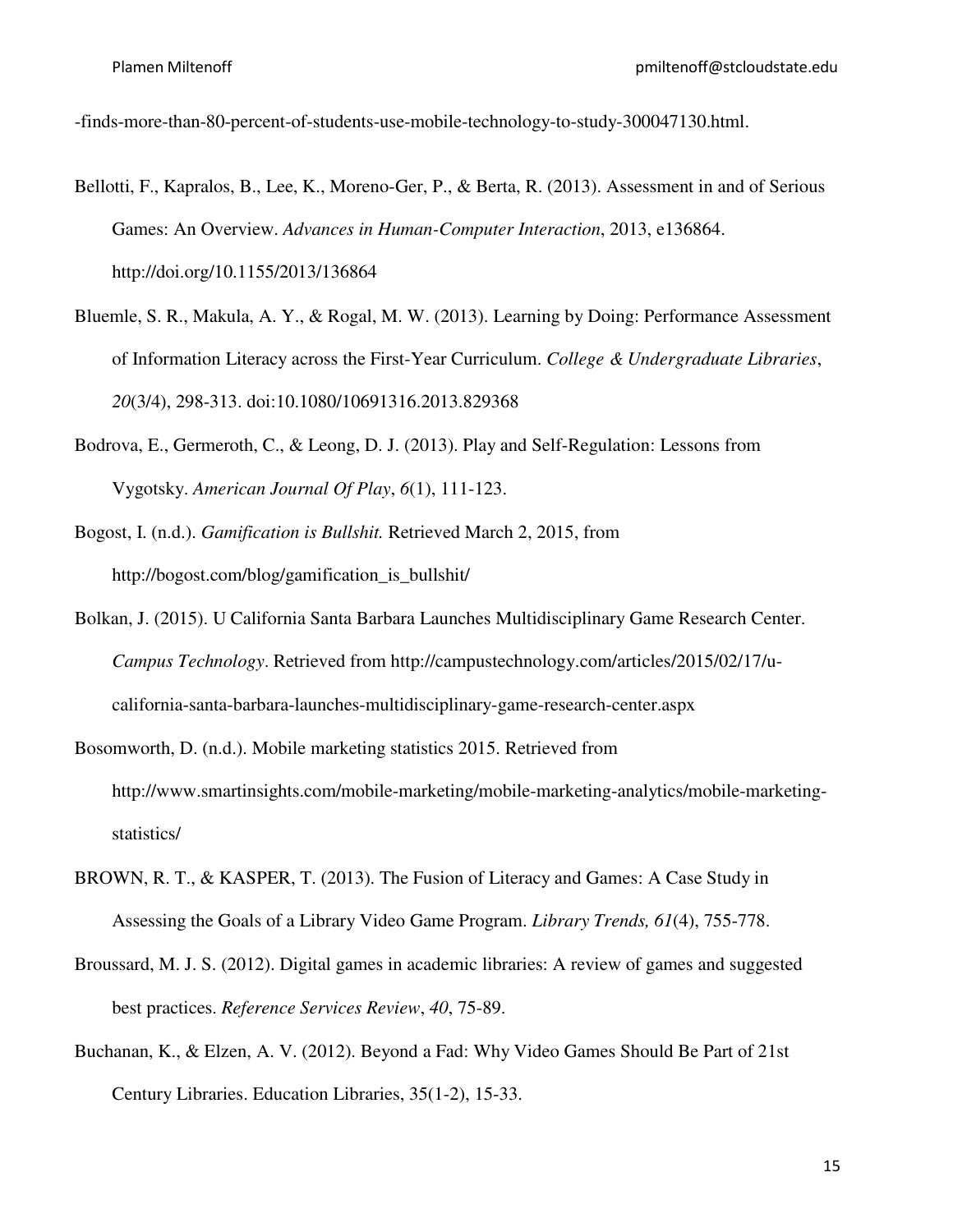- Ciampa, K. (2014). Learning in a mobile age: an investigation of student motivation. *Journal Of Computer Assisted Learning, 30*(1), 82-96. doi:10.1111/jcal.12036
- Connolly, T. M. (2014). *Psychology, pedagogy, and assessment in serious games*. Hershey, Pennsylvania : Information Science Reference, [2014].
- Csikszentmihalyi, M. (1990). *Flow: The psychology of optimal experience*. New York: Harper & Row.
- Editors' Choice: Digital Humanities and Game Studies Round-Up | Digital Humanities Now. (n.d.). Retrieved from http://digitalhumanitiesnow.org/2011/11/digital-humanities-and-game-studiesround-up/
- Erikson, E. H. (1977). *Toys and reasons: Stages in the ritualization of experience*. New York, NY: Norton.
- Fletcher, S. (2014). The New Rule of Educational Video Games: Don't Be Boring [Video]. *Scientific American*, *310*(2). Retrieved from http://www.scientificamerican.com/article/games-the-newrule-of-education-video-games/
- Forsyth, E. (2012). LEARNING THROUGH PLAY: GAMES AND CROWDSOURCING FOR ADULT EDUCATION. *Aplis, 25*(4), 166-173.
- Fournis, G., & Abou, N. N. (2014). Violence, Crime, and Violent Video Games: Is There a Correlation?. *Psychiatric Times*, 1-4.
- Frederiksen, L. (2013). Digital Badges. *Public Services Quarterly*, *9*(4), 321-325. doi:10.1080/15228959.2013.842414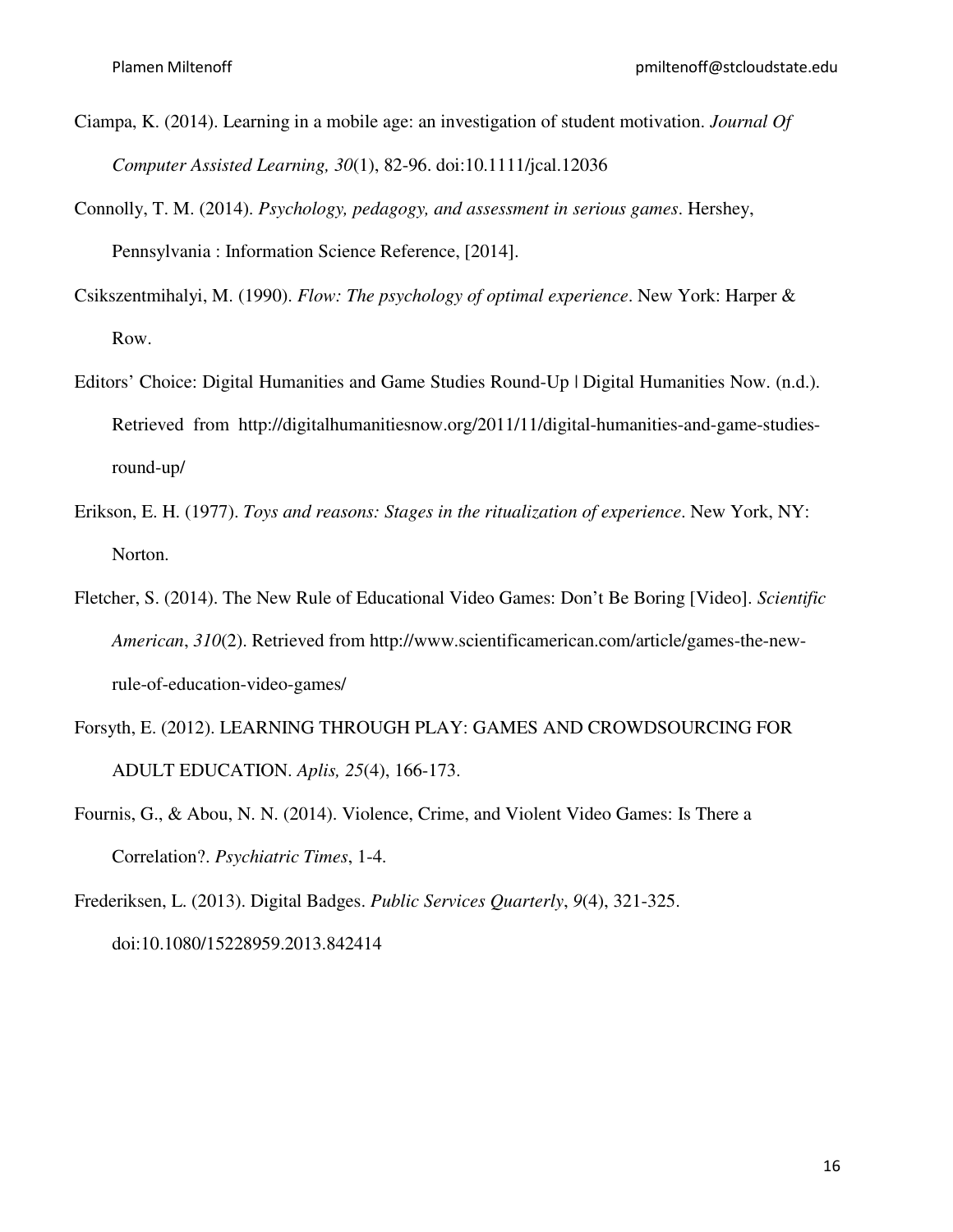- Game-based Learning: Latest Evidence and Future Directions (NFER Research Programme: Innovation in Education). Slough: NFER
- Games in the Classroom: Overcoming the Obstacles. (n.d.). Retrieved February 16, 2015, from http://blogs.kqed.org/mindshift/series/guide-to-games-and-learning/

Gee, J. P. 2005. Learning by design: Good video games as learning machines. *ELearning,* 

*2*(1): 5–16.

- Gibson, D., Ostashewski, N., Flintoff, K., Grant, S., & Knight, E. (2013). Digital badges in education. *Education And Information Technologies*, 1-8. doi:10.1007/s10639-013-9291-7
- Granic, I., Lobel, A., & M. E. Engels, R. C. (2014). The Benefits of Playing Video Games. *American Psychologist, 69*(1), 66-78. doi:10.1037/a0034857
- *Hackschooling makes me happy | Logan LaPlante | TEDxUniversityofNevada*. (2013). Retrieved from https://www.youtube.com/watch?v=h11u3vtcpaY&feature=youtube\_gdata\_player
- Hamblen, M. (2014, October 15). Tablet sales growth slows dramatically. *Computerworld*. Retrieved February 16, 2015, from http://www.computerworld.com/article/2834238/tablet-sales-growthslows-dramatically.html
- Hayman, R., & Smith, E. E. (2015). Sustainable decision making for emerging educational technologies in libraries. *Reference Services Review*, *43*(1), 7-18. doi:10.1108/RSR-08-2014- 0037
- Heick, T. (2015, February 6). The Brutal Authenticity Of BYOD. Retrieved March 10, 2015, from http://www.teachthought.com/trends/byod-is-shortest-path-to-student-centered-learning/
- Hofer, A. (2013). Giving Games the Old College Try. *In the Library with the Leadpipe*. Retrieved from http://www.inthelibrarywiththeleadpipe.org/2013/giving-games-the-old-college-try/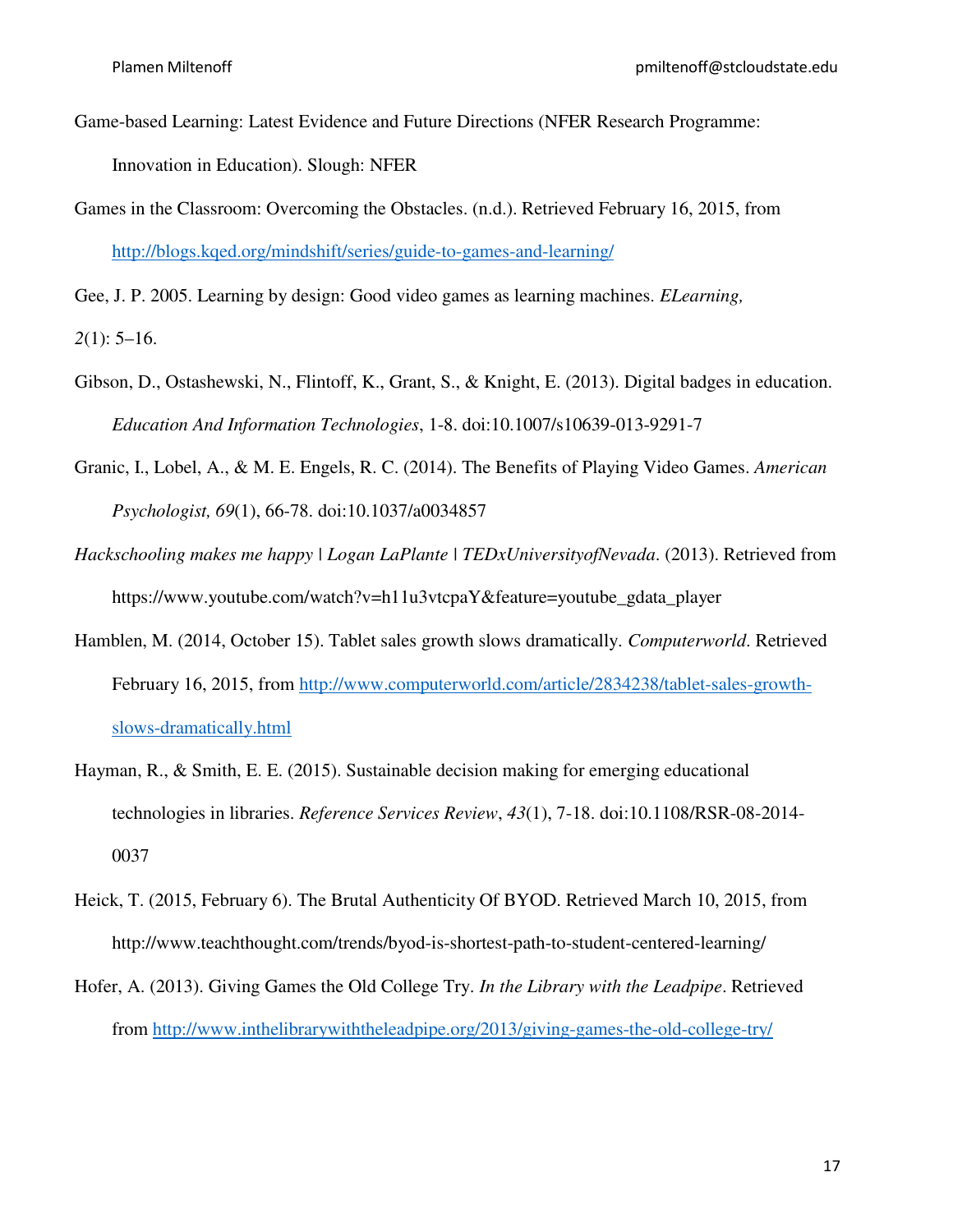- Hill, V. (2014, May 30). 3rd Grader completes @minecraftedu challenge built by 5th grdrs in school library @EthridgeES #tlchat #gamification pic.twitter.com/RnwW7ahOK2 [microblog]. Retrieved from https://twitter.com/valibrarian/status/472508707511623680/photo/1
- Hockley, N. (2012). Tech-Savvy Teaching: BYOD*. Modern English Teacher. 21*(4). Retrieved March 18, 2015 from http://www.theconsultants-e.com/Libraries/Workshop\_Handouts/Hockly\_MET-21\_4.sflb.ashx
- Howe, N., & Strauss, W. (2000). *Millennials rising: The next great generation*. New York: Vintage Books.
- Ifenthaler, D., Eseryel, D., & Ge, X. (2012). Assessment for game-based learning. In D. Ifenthaler, D. Eseryel, X. Ge, D. Ifenthaler, D. Eseryel, X. Ge (Eds.) , *Assessment in game-based learning: Foundations, innovations, and perspectives* (pp. 1-8). New York, NY, US: Springer Science + Business Media. doi:10.1007/978-1-4614-3546-4\_1
- Intrinsic motivation | Instructional Design Fusions. (n.d.). Blog. Retrieved from https://instructionaldesignfusions.wordpress.com/tag/intrinsic-motivation/
- Jackson, L. A., Witt, E. A., Games, A. I., Fitzgerald, H. E., von Eye, A., & Zhao, Y. (2012). Information technology use and creativity: Findings from the Children and Technology Project. *Computers in Human Behavior, 28*, 370–376. doi:10.1016/j.chb.2011.10.006
- Ifenthaler, D., Eseryel, D., & Ge, X. (2012). Assessment for game-based learning. In D. Ifenthaler, D. Eseryel, X. Ge, D. Ifenthaler, D. Eseryel, X. Ge (Eds.) , *Assessment in game-based learning: Foundations, innovations, and perspectives* (pp. 1-8). New York, NY, US: Springer Science + Business Media. doi:10.1007/978-1-4614-3546-4\_1
- Kirsch, B. A. (2014). *Games in Libraries: Essays on Using Play to Connect and Instruct*. Jefferson, North Carolina: McFarland.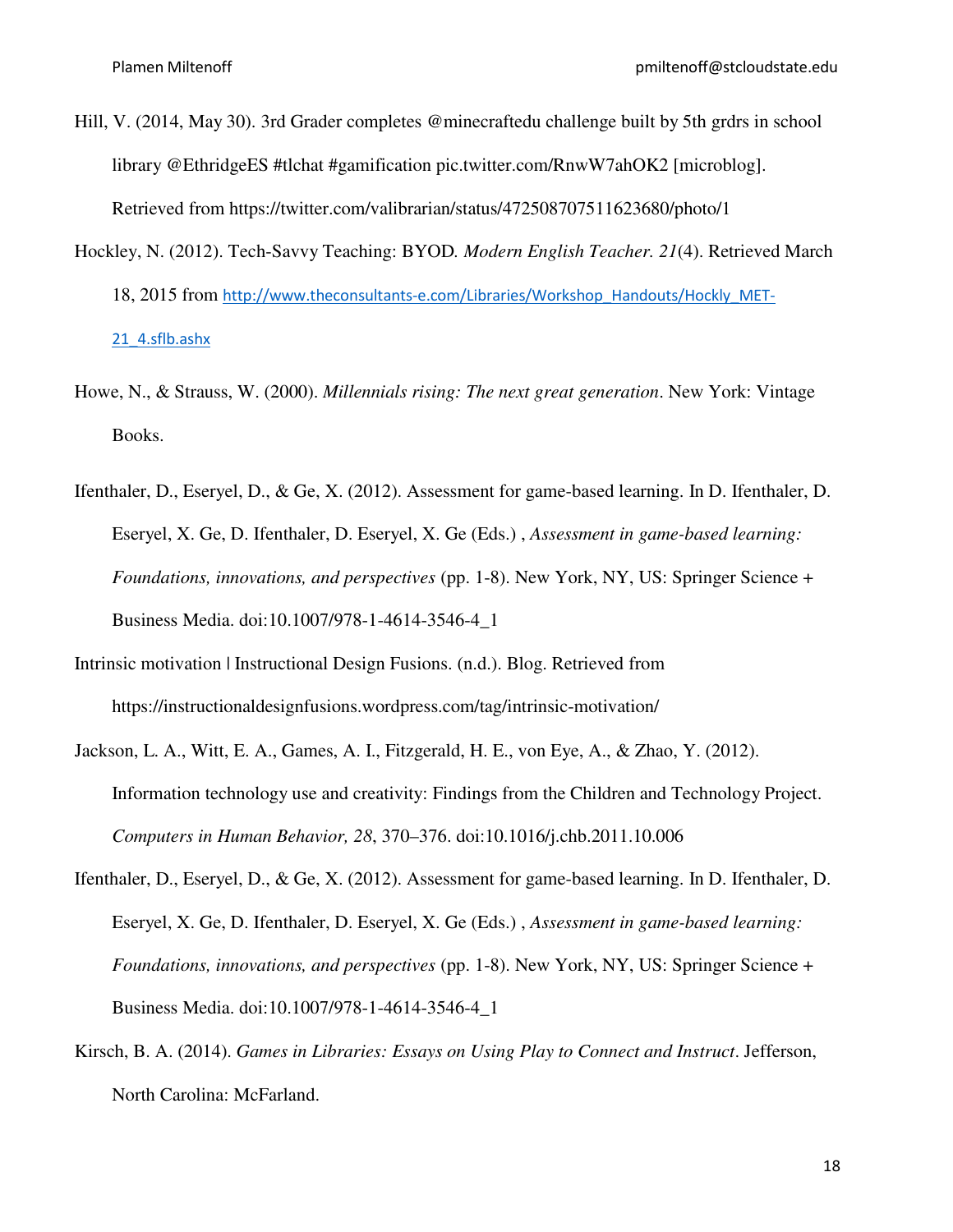- Kokalitcheva, K. (2014, July 7). PCs are making a comeback and tablet sales are slowing down, says Gartner. *Venturebeat*. Retrieved February 16, 2015, from http://venturebeat.com/2014/07/07/pcsare-making-a-comeback-and-tablet-sales-are-slowing-down-says-gartner/
- Kapp, K. M. (2012). *The Gamification of Learning and Instruction: Game-based Methods and Strategies for Training and Education* (1 edition). San Francisco, CA: Pfeiffer.
- KAPP, K. (2014). GAMIFICATION: Separating Fact From Fiction. *Chief Learning Officer*, *13*(3), 45-52.
- Kim, B., Park, H., & Baek, Y. (2009). Not just fun, but serious strategies: Using meta-cognitive strategies in game-based learning. *Computers & Education*, 52, 800-810. doi:10.1016/j.compedu.2008.12.004
- Kreindler, L. (2014, April 21). Data, Data Everywhere But Not a Drop to Drink. Retrieved March 17, 2015, from http://www.edukwest.com/data-data-everywhere-drop-drink/

Koster, R (2013). *A Theory of Fun for Game Design.* New York: O'Reilly Media.

- Kruglyak, I. (2014, March 7). Research in Gamification Design the Flash Mob meets BYOD. Retrieved from http://www.coredigitalworks.com/research-gamification-design-flash-mobmeets-byod/
- Landers, R. N., & Landers, A. K. (2015). An Empirical Test of the Theory of Gamified Learning The Effect of Leaderboards on Time-on-Task and Academic Performance. *Simulation & Gaming*, 1046878114563662. http://doi.org/10.1177/1046878114563662
- Levine, A., & Dean, D. R. (2012). *Generation on a Tightrope: A Portrait of Today's College Student*. San Francisco: Jossey-Bass.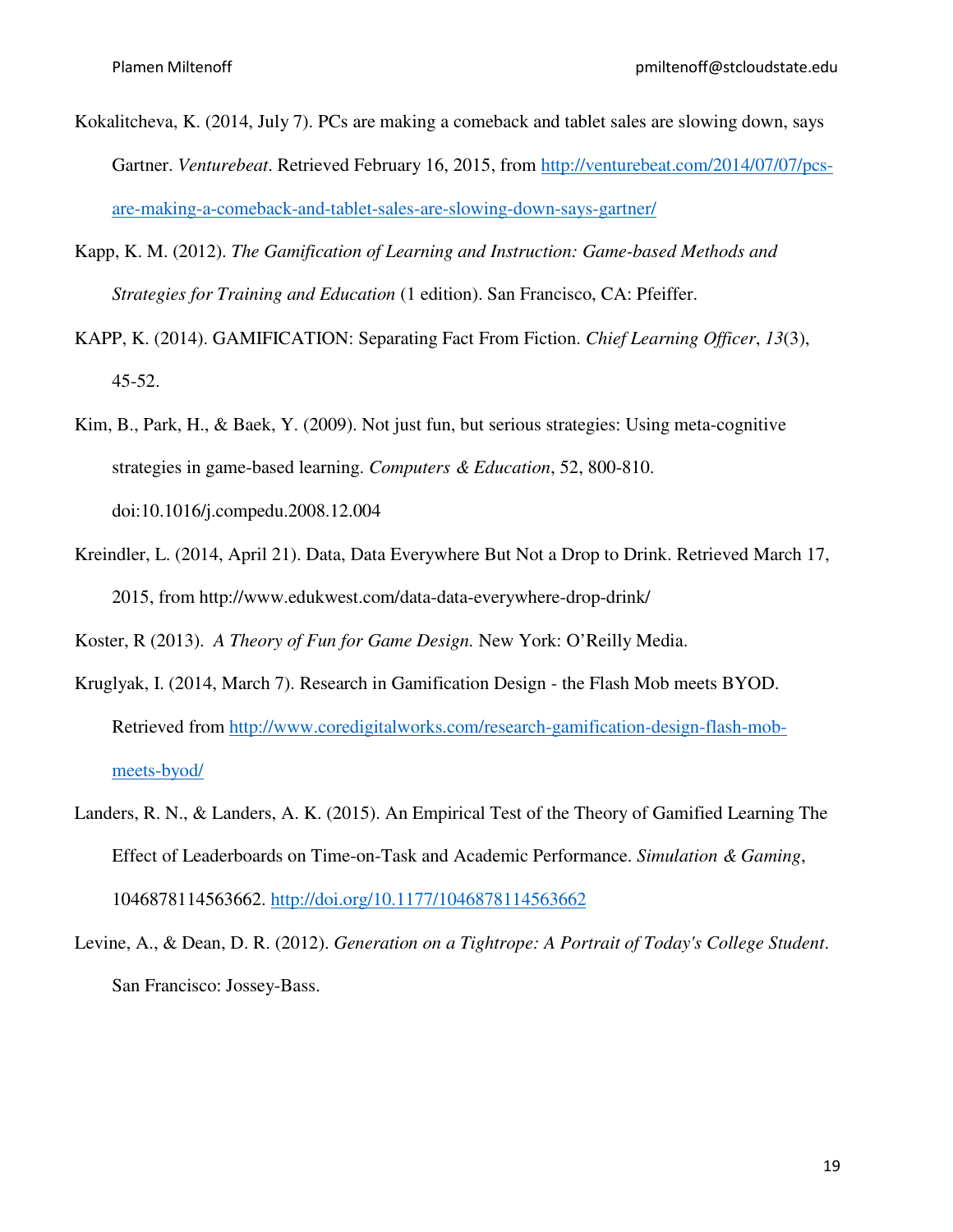- Levine, B. (2012, Aug. 29). IDC Projects Dip in Tablet Sales as Phablets, Wearables Kick In. Retrieved February 16, 2015, from http://www.cmswire.com/cms/customer-experience/idcprojects-dip-in-tablet-sales-as-phablets-wearables-kick-in-022298.php
- Malykhina, E. (2014, September 12). Fact or Fiction?: Video Games Are the Future of Education. Retrieved March 11, 2015, from http://www.scientificamerican.com/article/fact-or-fiction-videogames-are-the-future-of-education/
- McClarty, K. L., Orr, A., Frey, P., Dolan, R., Vassileva, V., & McVay, A. (2012, June). *A Literature Review of Gaming in Education: Research Report.* Pearson. Retrieved from http://researchnetwork.pearson.com/wpcontent/uploads/Lit\_Review\_of\_Gaming\_in\_Education.pdf
- Margino, M. (2013). Revitalizing Traditional Information Literacy Instruction: Exploring Games in

Academic Libraries. *Public Services Quarterly, 9*(4), 333-341

- Markey, K., Swanson, F., Jenkins, A., Jennings, B., Jean, B. S., Rosenberg, V., & ... Frost, R. (2009). Will Undergraduate Students Play Games to Learn How to Conduct Library Research? *Journal Of Academic Librarianship, 35*(4), 303-313.
- Martin, C. & Steinkuehler, C. (2010). Collective information literacy in massively multiplayer online games. *eLearning and Digital Media, 7*(4), 355-365.
- McCrea, C. (2011, August 10). *A Declaration of Independence From Gamification*. Retrieved from http://www.gamasutra.com/blogs/ChristianMcCrea/20110810/8167/A\_Declaration\_of\_Independ ence\_From\_Gamification.php
- McCulley, C. (2009). Mixing and Matching: Assessing Information Literacy. *Faculty & Staff Publications*. Retrieved from http://digitalcommons.linfield.edu/librariesfac\_pubs/2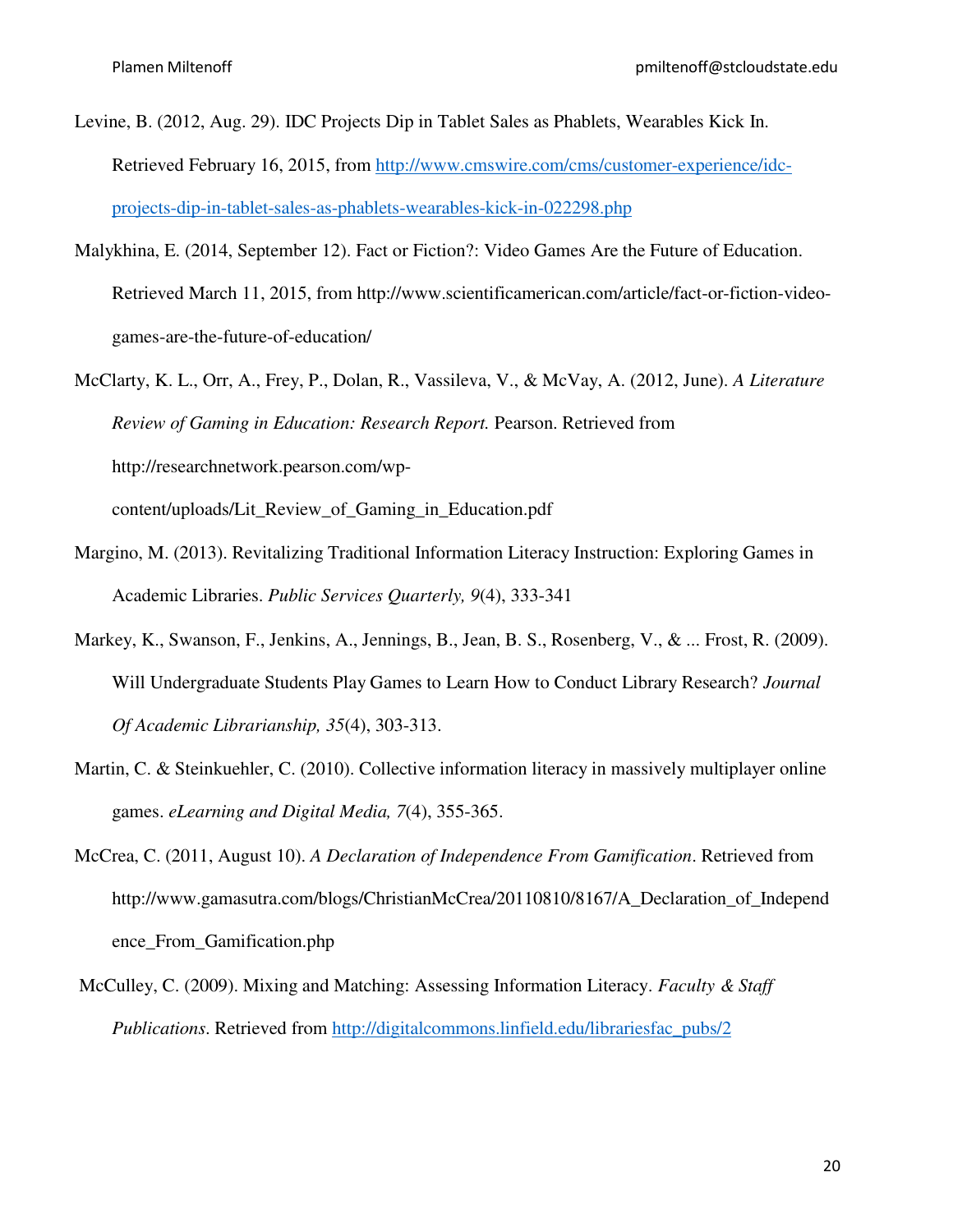Motivation und Engagement – Der Unterschied zwischen dummer und intelligenter Gamification | intelligent gamification. (n.d.). Retrieved from http://intelligent-

gamification.de/2011/08/08/motivation-und-engagement-der-unterschied-zwischen-dummerund-intelligenter-gamification/

Mozelius, P. (2014). Game Based Learning – a Way to Stimulate Intrinsic Motivation. Retrieved February 16, 2015,

from https://www.researchgate.net/publication/263564163 Game Based Learning a Way to Stimulate\_Intrinsic\_Motivation

- Mullins, K. (2014). Good IDEA: Instructional Design Model for Integrating Information Literacy. *Journal Of Academic Librarianship, 40*(3/4), 339-349.
- Nicholson, S. (2010). *Everyone plays at the library: Creating great gaming experiences for all ages*. Medford, NJ: Information Today.
- Nicholson, S. (2013). Playing in the Past: A History of Games, Toys, and Puzzles in North American Libraries. *The Library Quarterly: Information, Community, Policy*, *83*(4), 341–361. doi:10.1086/671913
- Nielsen, J. (2014). Going the Distance in Academic Libraries: Identifying Trends and Innovation in Distance Learning Resources and Services. *Journal of Library & Information Services in Distance Learning*, *8*(1-2), 5–16. doi:10.1080/1533290X.2014.907219

Oblinger, D. (2003). Boomers, gen-xers and millennials: Understanding the new students. *EDUCAUSE Review, 38*(4), 36–45. Retrieved from http://www.educause.edu/ero/article/boomers-gen-xers-and-millennials-understandingnewstudents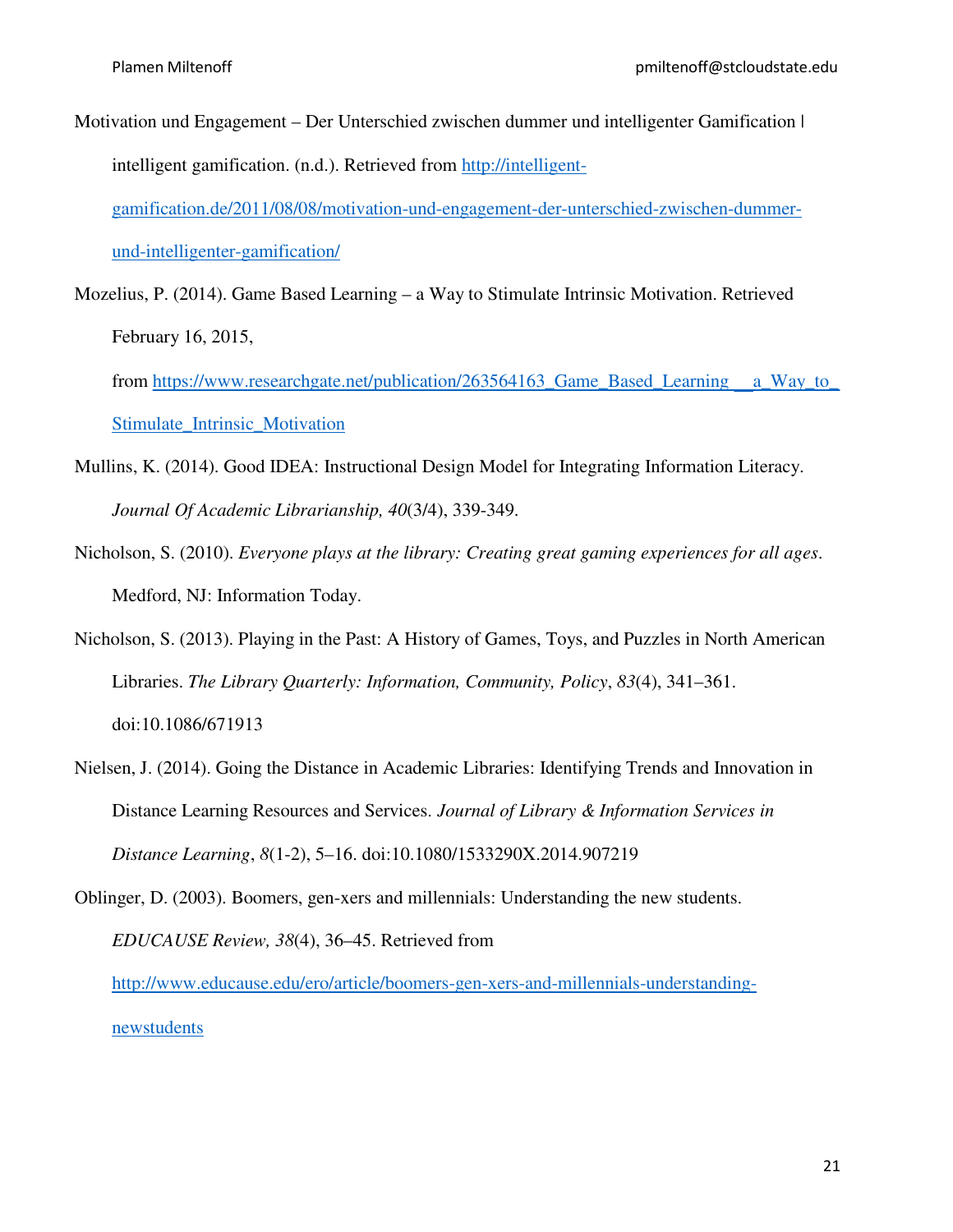OVERBY, A. a., & JONES, B. b. (2015). Virtual LEGOs: Incorporating Minecraft Into the Art Education Curriculum. Art Education, 68(1), 21-27.

http://login.libproxy.stcloudstate.edu/login?qurl=http%3a%2f%2fsearch.ebscohost.com%2flogin.aspx% 3fdirect%3dtrue%26db%3daft%26AN%3d100052563%26site%3deds-live%26scope%3dsite

- Peel, A. (2014). Revisiting Dewey in the age of Common Core: confessions of an unwilling deconstructivist. *English Journal*, (2), 72.
- Perrotta, C., Featherstone, G., Aston, H. and Houghton, E. (2013). Game-based Learning: Latest Evidence and Future Directions (NFER Research Programme: Innovation in Education). Slough: NFER
- Piaget, J. (1970). *Science of education and the psychology of the child*. New York: Orion Press.
- Phetteplace, E., & Felker, K. (2014). Gamification in Libraries. *Reference & User Services Quarterly, 54(*2), 19-23.
- Porter, T. D. (2012). Games and Activities: An Alternative Foundation for Library Instructional Learning. *Codex (2150-086X), 2*(2), 61-77.
- Ratner, N., & Bruner, J. (1978). Games, social exchange and the acquisition of language. *Journal Of Child Language*, *5*(3), 391-401. doi:10.1017/S0305000900002063
- Rauber, C., Farrell, S., & Neeser, A. (2014). Finding a Place for Video Games on your Campus.
- Saponaro, T. (2014, October 25). 6 Benefits of BYOD In The Classroom [eLearning Industry]. Retrieved from http://elearningindustry.com/6-benefits-byod-classroom
- Schaffhauser, D. (2015a). Social Homework Platform Aims to Boost Student Engagement. *Campus Technology*. Retrieved from http://campustechnology.com/Articles/2015/02/25/Social-Homework-Platform-Aims-to-Boost-Student-Engagement.aspx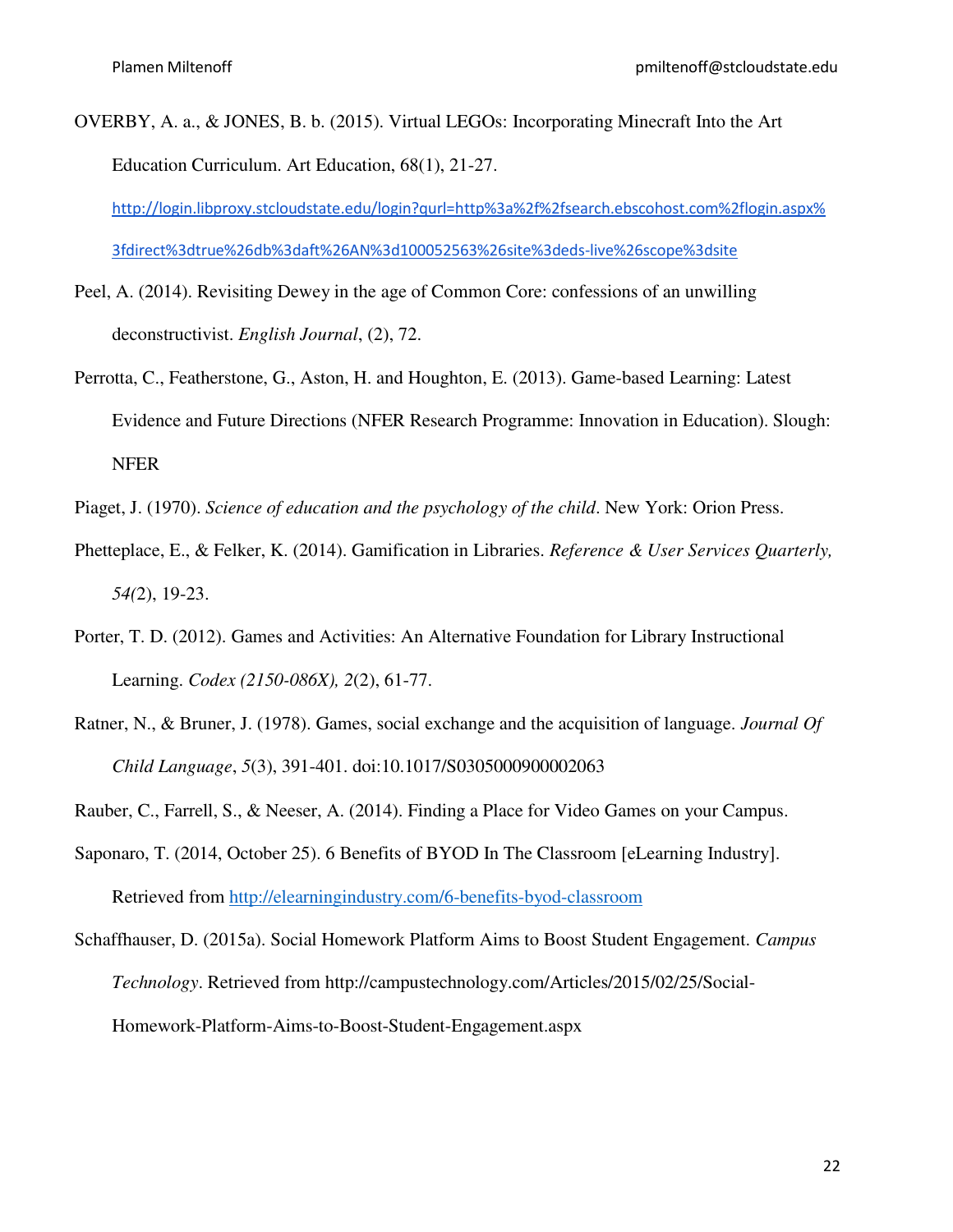- Schaffhauser, D. (2015b). American Millennials Not Terribly Bright When It Comes to Pretty Much Everything That Matters, Analysis Finds. *Campus Technology*. Retrieved from http://campustechnology.com/articles/2015/03/04/american-millennials-not-terribly-bright.aspx
- Schiller, N. (2008). A portal to student learning: What instruction librarians can learn from video game design. *Reference Services Review*, *36*(4), 351-365.
- Schwartz, K. (2014a, April 28). Beyond Grades: Do Games Have a Future As Assessment Tools? Retrieved March 4, 2015, from http://blogs.kqed.org/mindshift/2014/04/do-games-have-a-futureas-assessment-tools/
- Schwartz, K. (2014b, Nov. 24). Some Struggles Teachers Face Using Games in the Classroom. *Mind/Shift*. Retrieved February 16, 2015, from http://blogs.kqed.org/mindshift/tag/games/
- Schwartz, K. (2014c, January 7). How BYOD Programs Can Fuel Inquiry Learning. Retrieved March 18, 2015, from http://blogs.kqed.org/mindshift/2014/01/how-byod-programs-can-fuel-inquirylearning/
- Seaborn, K., Pennefather, P., & Fels, D. (2013). Reimagining leaderboards: Towards gamifying competency models through social game mechanics. *ACM International Conference Proceeding Series*, (Gamification 2013 - Proceedings of the 1st International Conference on Gameful Design, Research, and Applications), 107-110. doi:10.1145/2583008.2583026
- Shapiro, J. (2014a, May 8). Math, Science, History: Games Break Boundaries Between Subjects. Retrieved February 16, 2015, from http://blogs.kqed.org/mindshift/2014/05/math-sciencehistory-games-break-boundaries-between-subjects-interdisciplinary-learning/
- Shaprio, J. (2014b, June 6). Making Games: The Ultimate Project-Based Learning. Retrieved March 16, 2015, from http://blogs.kqed.org/mindshift/2014/06/making-games-the-ultimate-projectbased-learning/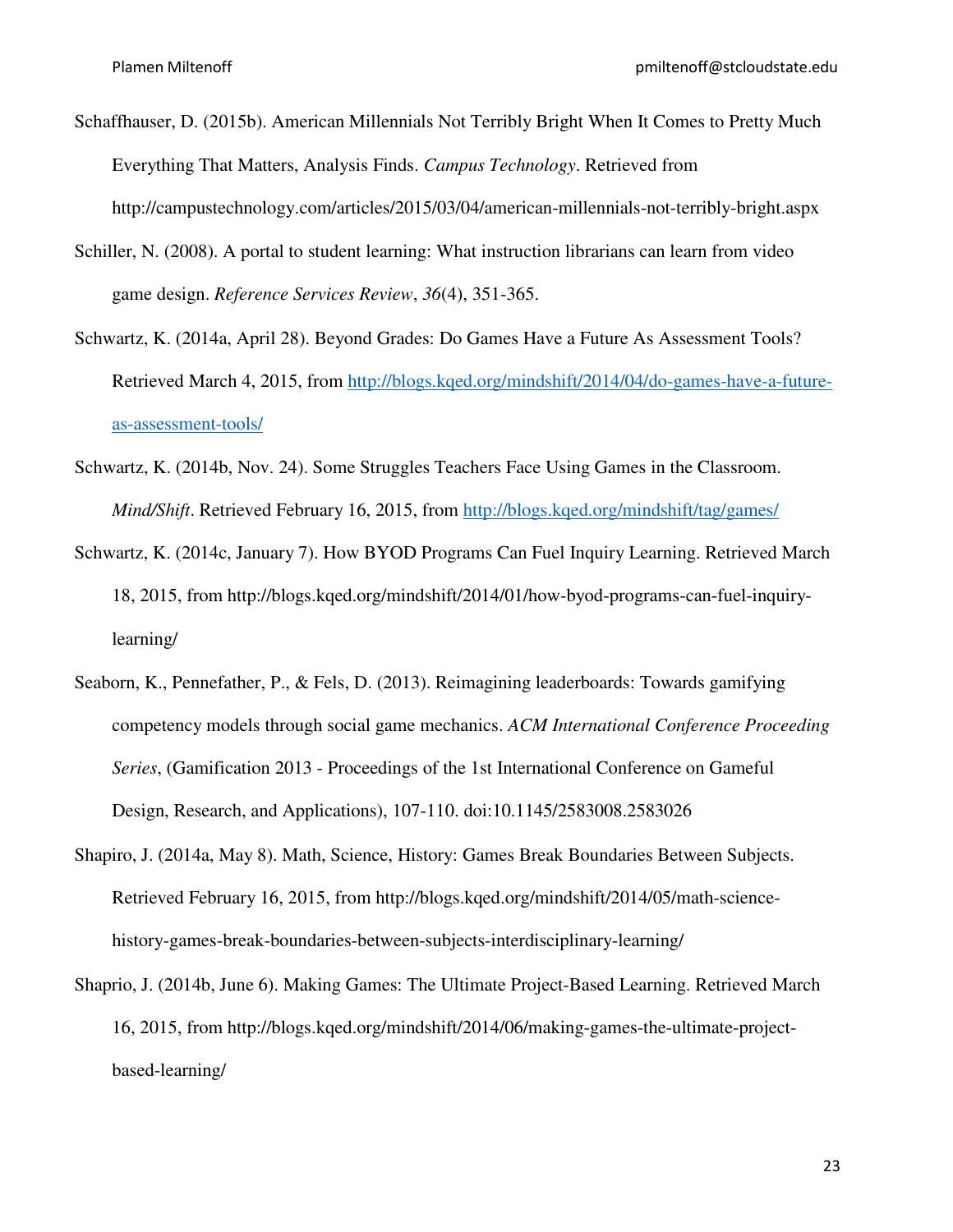- Smale, M. A. (2011). Learning through quests and conquests: Games in information literacy instruction. *Journal of Library Innovation*, *2*(2), 36-55.
- Smith, F. A. (2007). Games for teaching information literacy skills. *Library Philosophy & Practice, 9*(2), 1–12.
- Sorensen, & Meyer (2007). Serious games in language learning and teaching-a theoretical perspective. In *Proceedings of the 2007 Digital Games research Association Conference*. pp. 559-566.
- Spina, C. (2013). Gamification: Is it Right for Your Library? The rewards, risks, and implications of gamification. *AALL Spectrum*. Retrieved from http://www.aallnet.org/mm/Publications/spectrum/Archives/vol-17/No-6/gamification.pdf
- Stephens, M. m., & Jones, K. L. (2014). MOOCs as LIS Professional Development Platforms: Evaluating and Refining SJSU's First Not-for-Credit MOOC. *Journal Of Education For Library & Information Science, 55*(4), 345-361.
- Thomas, C. c., & Clyde, J. j. (2013). Game as Book: Selecting Video Games for Academic Libraries based on Discipline Specific Knowledge. *Journal Of Academic Librarianship, 39*(6), 522-527.
- Tsai, F, Tsai, C., & Lin, K. (2015). The evaluation of different gaming modes and feedback types on game-based formative assessment in an online learning environment. *Computers And Education*, 81, 259-269. doi:10.1016/j.compedu.2014.10.013
- Turkay, S., Hoffman, D., Kinzer, C. K., Chantes, P., & Vicari, C. (2014). Toward Understanding the Potential of Games for Learning: Learning Theory, Game Design Characteristics, and Situating Video Games in Classrooms. *Computers In The Schools, 31*(1/2), 2-22. doi:10.1080/07380569.2014.89087

Ulicsak, M. & Wright, M. (2010). *Games in education: Serious Games*. Bristol, Futurelab.